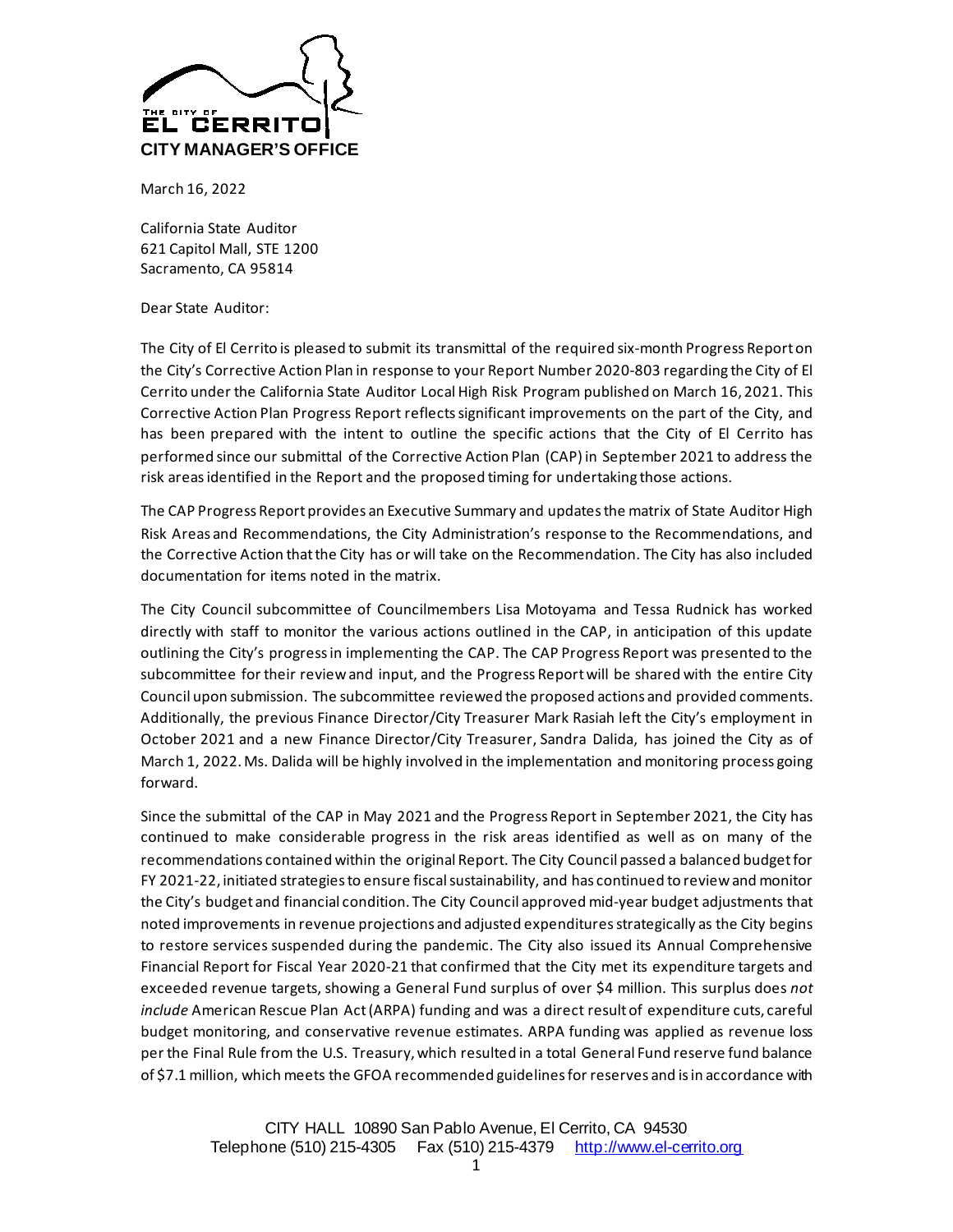

the City's Comprehensive Financial Policies. Notably, the City's independent auditor removed the "going concern" designation from the ACFR, reflecting the City's improved fund balance and position.

The City Council committed to the creation of a Fiscal Recovery Plan and has continued this process as well. The Council met on August 31, 2021 and held a study session to discuss strategies for the City's long-term financial sustainability. To that end, the City's plan is called the Fiscal Recovery and Sustainability Plan, to reflect not just the crisis response and short-term improvements but the longterm policies needed to sustain and enhance the City's financial condition. Because of the departure of the Finance Director and the City's continued challenges with staffing due to vacancies and COVID-19, this plan remains under development and will be adjusted in coordination with the new Finance Director and the City Council. A draft outline is provided in this update, and it is anticipated that the Council will update the elements of the Plan for approval during the budget process. However, it must be noted that the elements included in the draft Plan are already being implemented and there are significant improvements in all of the areas noted.

The City Council has continued to reviewthe City's budget and financial condition through continued policy discussions and updates at their regular City Council meetings, and there has also been increased reporting to and input from the City's Financial Advisory Board. City staff has also continued to respond to the impacts created by the ongoing COVID-19 pandemic, both operational and financial, and has taken specific steps to address these impacts in preparing the budget so that the City's financial condition will continue to improve.

The City is proud of the work that has been accomplished over the past year within the identified risk areas and beyond. This CAP Progress Report shows that the City has indeed made substantial progress in improving its financial condition, and it is our hope that the State Auditor agrees and will remove the high-risk designation from the City of El Cerrito. Should there be any issues that are still pending in the opinion of the State Auditor, the City will provide a report at the next six-month mark in September 2022.

Please feel free to contact me should you have any questions.

Respectfully,

HaunEPinkel

Karen E. Pinkos, ICMA-CM City Manager, City of El Cerrito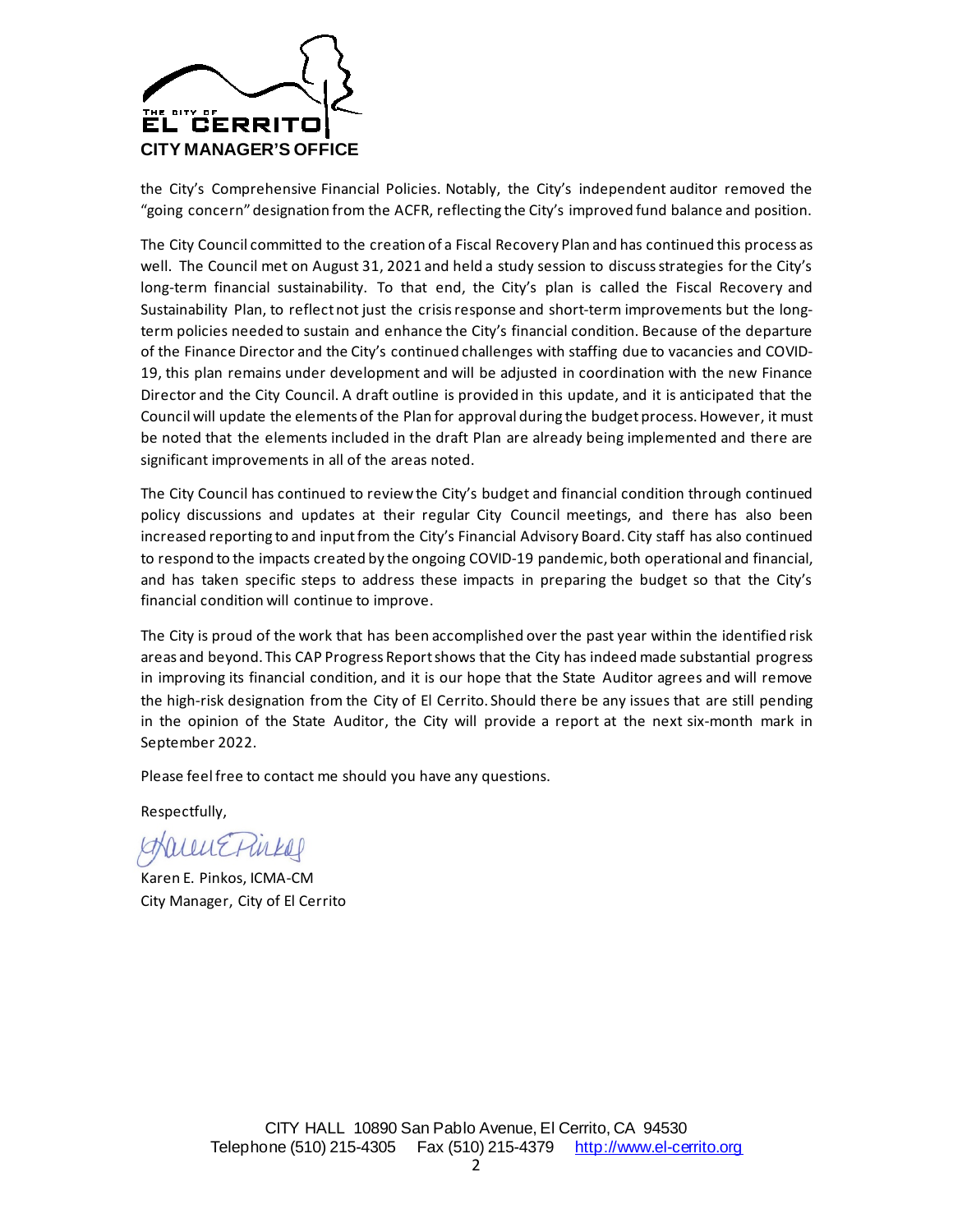

## **CITY OF EL CERRITO CORRECTIVE ACTION PLAN – STATE AUDIT 2020-803 Progress Report: March 16, 2022**

**EXECUTIVE SUMMARY** Overview of High Risk Areas from September 2021 City Update as of March 2022

| Continual Diminishing of Financial Reserves Through Overspending   |                                                                                                                                                                                                                                                                                                                                                                                                                                                                                                                                                                                                                                                                                                                                                                                                                                                                                                                                                                                                                                                |  |  |  |
|--------------------------------------------------------------------|------------------------------------------------------------------------------------------------------------------------------------------------------------------------------------------------------------------------------------------------------------------------------------------------------------------------------------------------------------------------------------------------------------------------------------------------------------------------------------------------------------------------------------------------------------------------------------------------------------------------------------------------------------------------------------------------------------------------------------------------------------------------------------------------------------------------------------------------------------------------------------------------------------------------------------------------------------------------------------------------------------------------------------------------|--|--|--|
| California State Auditor's<br><b>Assessment Status:</b><br>Pending | Recent federal assistance has significantly aided El Cerrito in<br>improving its financial reserves, but such progress may be<br>temporary if the city does not address its underlying financial<br>condition. The city received \$6.1 million under the American<br>Recovery Plan Act (ARPA) and expects to receive more revenue than<br>it spends in fiscal years 2020-21 and 2021-22. As a result, it could<br>end fiscal year 2021-22 with a \$7.5 million reserve, representing 19<br>percent of general fund expenditures. This reserve level would be a<br>substantial improvement from the negative reserve the city had in<br>fiscal year 2019-20 and slightly above the 17 percent reserve<br>recommended as a best practice. Because of its improved financial<br>position, El Cerrito was able to reduce the amount of short-term<br>borrowing it has used to fund its operations from \$8.5 million in<br>fiscal year 2019-20 to \$6 million in fiscal year 2021-22, and it hopes<br>to end this practice in fiscal year 2022-23. |  |  |  |
|                                                                    | El Cerrito has been able to improve its financial position in large part<br>because of one-time federal revenues and an unexpectedly robust<br>real estate market. The change in the city's general fund can be<br>attributed to its receipt of \$6.1 million in ARPA funds during fiscal<br>years 2020-21 and 2021-22. Nevertheless, the city cannot expect to<br>sustain substantial revenue from this source in future years. In<br>addition, the city's real estate transfer tax generated \$4 million in<br>fiscal year 2020-21, 53 percent more than expected. If the city had<br>received the amount of the transfer tax that it budgeted for, the city<br>would have \$1.4 million less in revenue. A highly variable revenue<br>source such as this tax can leave the city vulnerable to overspending<br>if the city increases its revenue projection based on a peak year but<br>ultimately receives a much lower amount.                                                                                                            |  |  |  |
|                                                                    | Despite its recent progress, El Cerrito still needs to take long-term<br>action to balance its revenue and expenditures. The city's budget<br>for fiscal year 2021-22 includes a five-year forecast that shows<br>expected revenue and expenditures through fiscal year 2025-26.<br>That projection shows that El Cerrito expects to spend \$3.2 million<br>more than its revenue from fiscal years 2022-23 through 2025-26,                                                                                                                                                                                                                                                                                                                                                                                                                                                                                                                                                                                                                   |  |  |  |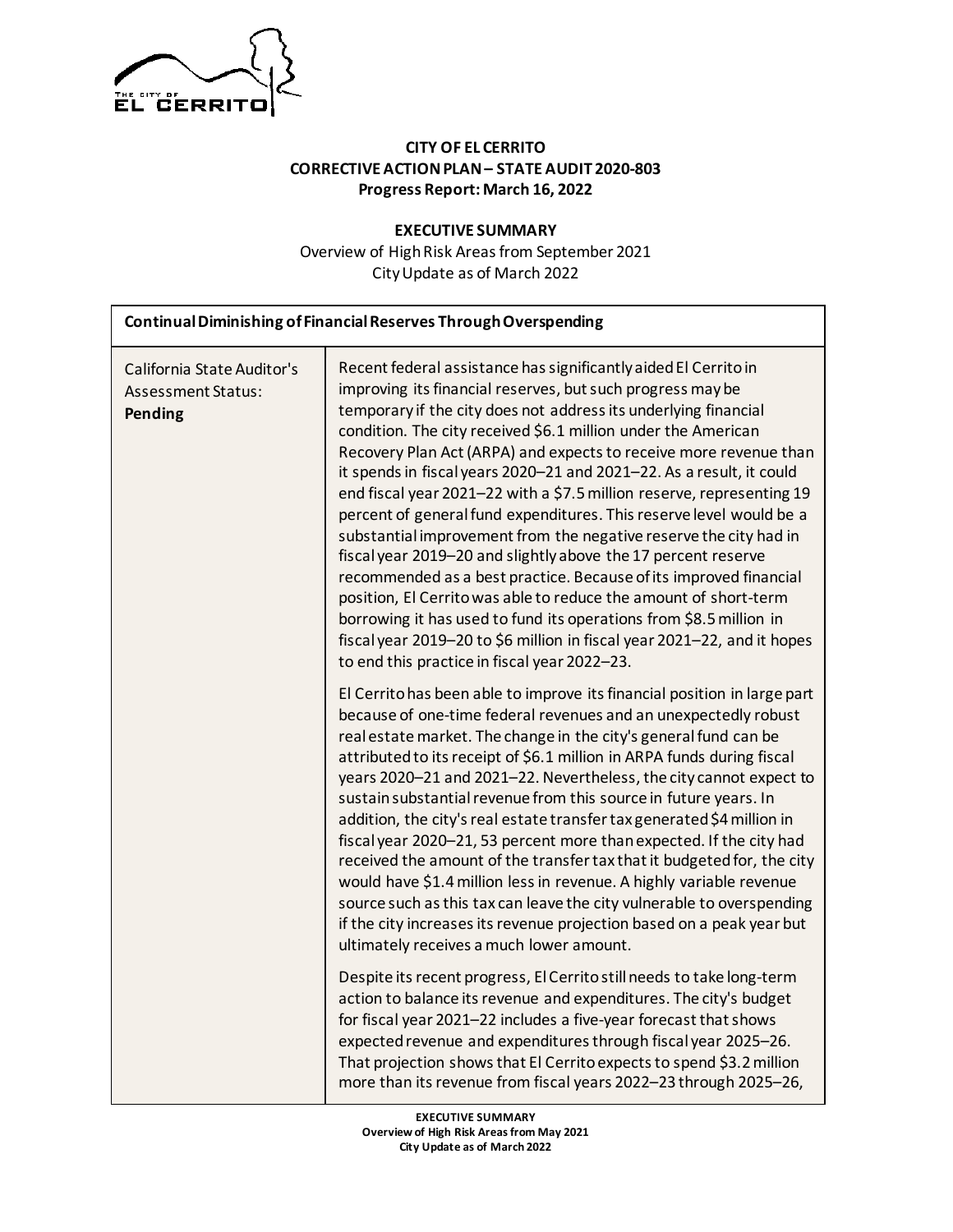

which would reduce much of the reserve that resulted from ARPA funding.

Moreover, El Cerrito has taken only initial efforts to address its pension costs. The city states in its update that the police and fire chiefs, who are part of a union, have agreed to pay a higher proportion of their pension costs, although other unions that represent most employees have not agreed to any pension-related changes. El Cerrito also indicates that it is researching vendors to establish a Section 115 trust that can be used to pre-fund pension costs, which it expects to finalize in fiscal year 2022–23. In addition, the city states that it working with its benefits broker to address the health care subsidy the city provides to its retirees but has not yet identified any specific action it will take.

**City Update March 2022:** The Cityhas addressed this risk area by making substantial and measurable improvements to its financial condition, including significant budget cuts beginning in 2020 and within the FY 2020-21 Fiscal Response Plan, and by exercising fiscal discipline and careful budget monitoring. The Cityhas completed its Annual Comprehensive Financial Report (ACFR) and its ending year totals reflects over \$4 million surplus in the General Fund not including American Rescue Plan Act (ARPA) funding; with the allocation of the ARPA funding to FY 2020-21 the ending General Fund balance is \$7.1 million, meeting the GFOA recommended reserve target of 17% and exceeding the City's General Fund minimum reserve target of 10%. The City met its reduced expenditure targets and, due to conservative projections and a robust real estate market, exceeded revenue targets. The surplus is targeted for General Fund Reserves. The City's independent auditor removed the "going concern" designation from the ACFR, reflecting the City's improved fund balance and position.

The City was allocated \$6.2 million from ARPA and per the direction of the City Council, the first tranche of \$3.1 million was allocated to FY 2020-21. Per the U.S. Treasury Final Rule and working in conjunction with our auditor Badawi and Associates and our consultants Management Partners, the ARPA funding is assignedas "revenue loss" to the City and allocated for general government services accordingly. The next tranche will be received in May 2022.

Because of previous progress in increasing General Fund reserve levels, the City issued a TRAN amount of \$5.8 million for FY 2021-22, which is a decrease from previous years; with the current status of our General Fund balance and next payment of ARPA funding of \$3.1 million in 2022, the City does not plan to issue a TRAN for FY 2022-23.

The City Council passed a balanced FY 2021-22 budget that did not include ARPA funding, again using conservative revenue projections, personnel reductions for unrepresented employees, and ongoing non-personnel expenditure reductions. Over the fiscal year, the City Council has discussed and monitored the budget by receiving budget updates and presentations from departments. The City Council held a priority-setting session on February 5 and made mid-year budget adjustments on March 1. Throughout the fiscal year, the Council has provided continuous direction to staff, understanding the need to be thoughtful and strategic as the City begins to restore services paused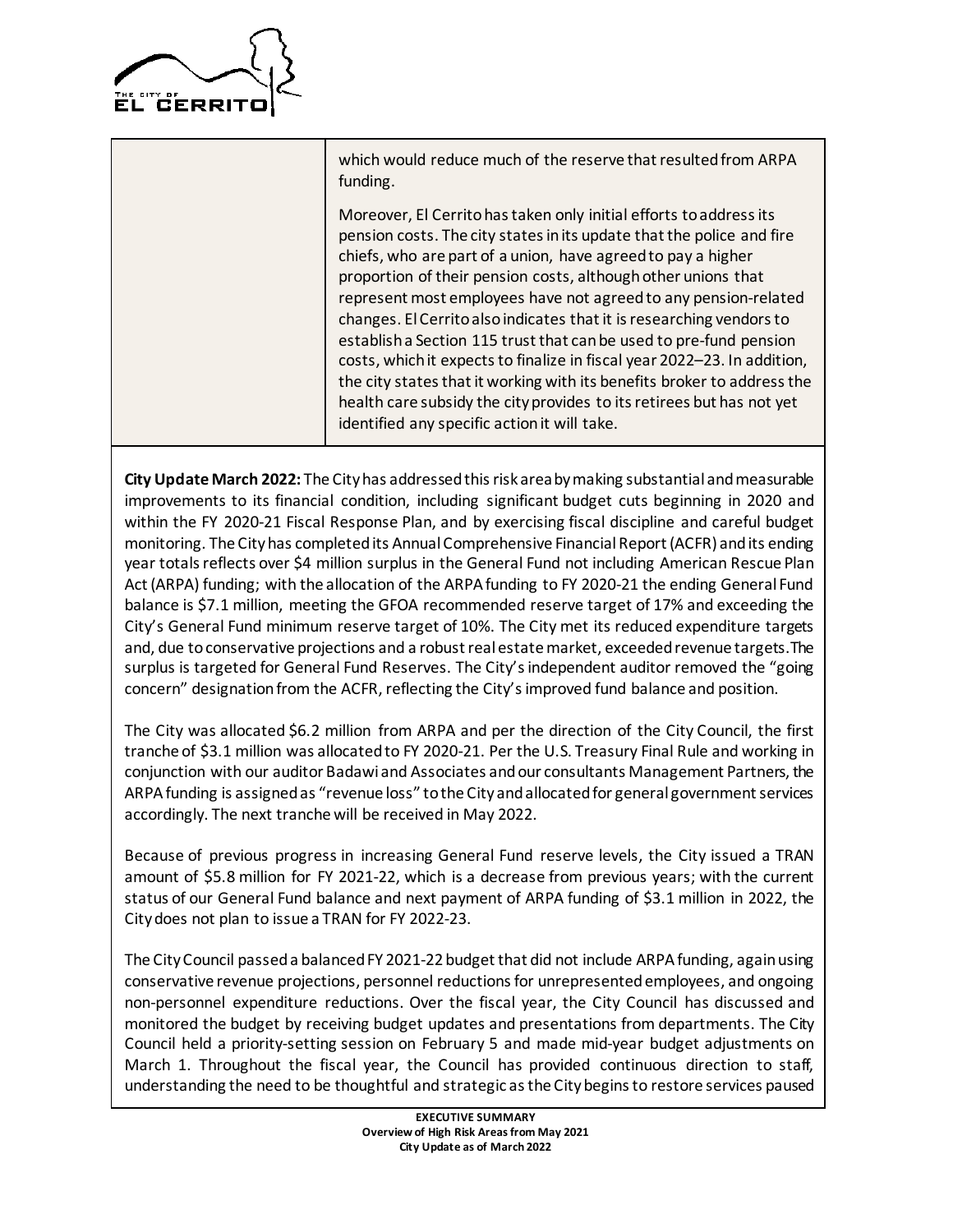

during the pandemic and consider improved service delivery. Now that the pandemic seems to be easing again, demand for services and retention of employees will be critical considerations for the City Council as we move forward into the next budget cycle. Budget considerations and impacts will be presented as scenarios to the City Council using the 10-year budget projection model. A snapshot of the 10-year projection of the General Fund balance was presented to the Council including the March 1 mid-year budget adjustments, shown below, and allows the Council to see that at this time we remain on the path to fiscal health and sustainability that the City has committed to.



The City Council had also previously directed staff to pursue opening a Section 115 Trust to address pension obligations. Staff is working with NHA Financial Advisors to begin the process with the City Council, including issuing an RFP for administration of such a trust and creation of specific financial policies for funding the Trust appropriately.

City staff worked with our benefits broker to determine the best way to deal with the implicit subsidy of retiree health care costs related to the City's OPEB liability and, working with the insurance vendors, concluded that separating out the retirees from the active employees as a separate group, and calculating related costs for each group, was the best way for the subsidy to be recognized and dealt with. This means that the retirees will be paying their total share and not the subsidized active employee cost; which not only eliminates the subsidy but will also in time eliminate the OPEB liability completely. This also resulted in a decrease from what the City had budgeted for employee health care costs. This was implemented during the open enrollment window at the end of 2021 and is now in place. As of now and going forward, the retirees are charged their own costs in their own group and the City only pays for the active employee health care costs that do not include the implicit subsidy of the retiree health care costs.

| <b>Ineffective Budget Development and Monitoring Practices</b>                        |                                                                                                                                                                                                                                                                        |  |  |
|---------------------------------------------------------------------------------------|------------------------------------------------------------------------------------------------------------------------------------------------------------------------------------------------------------------------------------------------------------------------|--|--|
| California State Auditor's<br><b>Assessment Status:</b><br><b>Partially Addressed</b> | El Cerrito has incorporated several improvements into its budget<br>process, although it still needs to address our concern regarding the<br>lack of budget monitoring by department. The city's fiscal year<br>2021-22 budget, adopted in June 2021, included several |  |  |
|                                                                                       |                                                                                                                                                                                                                                                                        |  |  |

**EXECUTIVE SUMMARY Overview of High Risk Areas from May 2021 City Update as of March 2022**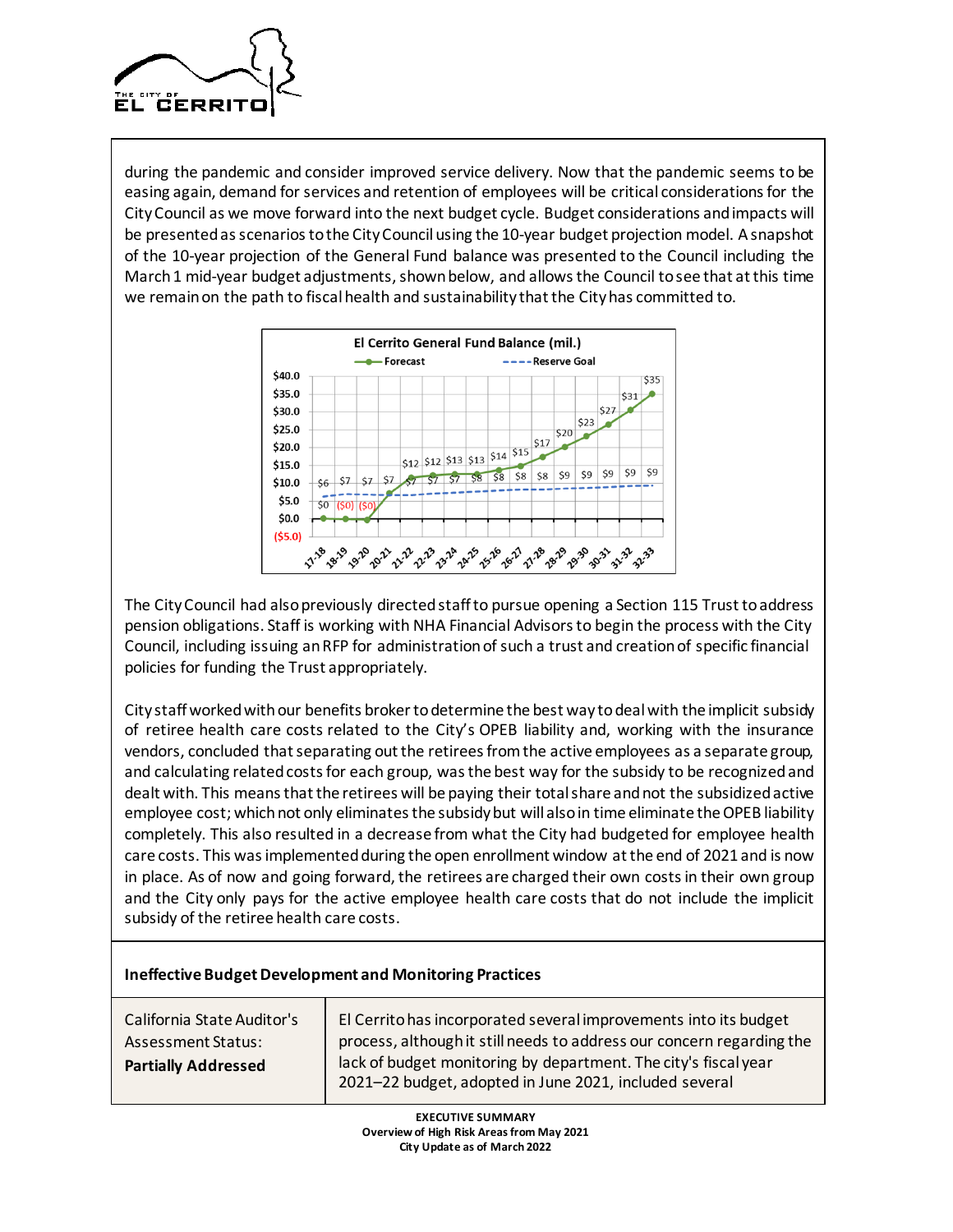

improvements to the information provided to the public. This most recent budget document clearly outlines the assumptions that city management used to prepare the budget, includes a five-year forecast with a comparison to the prior five-year period, and provides detailed budgets and major expenditures for its departments. Each of these items adds to the transparency in the budget process and facilitates more informed feedback from stakeholders.

In our May 2021 assessment of El Cerrito's corrective action plan, we noted that one of the critical budgeting items still needed was to track and present financial information by department. Maintaining information at this level of detail could help the city council hold departments accountable for their spending. El Cerrito states in its update that it will begin presenting this information to its city council in October or November 2021 and is still researching if it will change its policies to budget by department.

To address its budget development and monitoring, city management has proposed to hire a budget manager. Such a position could assist El Cerrito with the budgetary issues we identified in our audit and help ensure that the city continues to maintain a budget that is relevant and useful for stakeholders. City management anticipates presenting the position to city council for approval in October and would seek to fill the position by December.

**City Update March 2022:** As previously reported, during the FY 2021-22 budget process, the City increased its focus on department budgets. City Management and the Finance Director worked with department directors and documented assumptions and data resulting in department budgets that were included within the adopted FY 2021-22 budget. Departments presented their budgets to the City Council directly during the budget hearings, and the adopted FY 2021-22 budget document reflects this departmental emphasis. The City has provided a monthly General Fund report to the City Council since 2020, and City staff has worked with the ad-hoc City Council subcommittee to improve reporting to City Council to include department updates and trends. These reports, containing expanded narratives and departmental information, are now presented quarterly to the Financial Advisory Board and to the City Council. City Management and the Finance Director have continued to implement policies for department staff to monitor revenues and expenditures. City staff is working with the Financial Advisory Board and City Council to determine any recommended updates to the current Comprehensive Financial Policies as adopted by City Council.

During this past six-month reporting period, the City's Finance Director/City Treasurer Mark Rasiah left employment with the City as of October, following the retirement of the Finance Supervisor on September 30. City Management worked with consultant Management Partners to provide interim management in the Finance Department, and the new Finance Director/City Treasurer Sandra Dalida began employment with the City on March 1, 2022. City Management is working with the new Finance Director to assess and evaluate the Finance Department, including staffing, functions,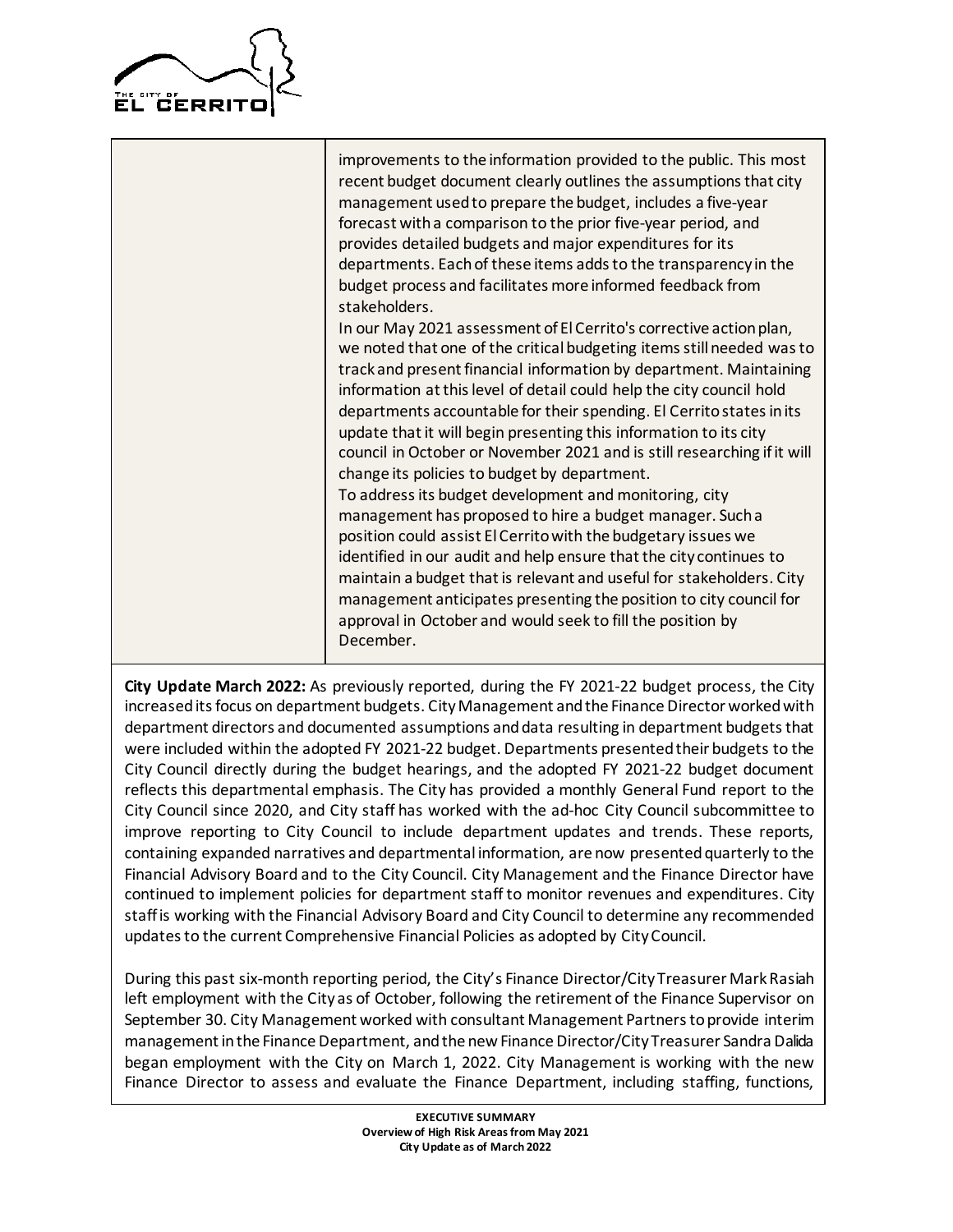

workflow, and policies and procedures. It is also expected that the other current vacant position in the department will be filled in the coming months to specifically focus on budgeting and financial analysis for the City, allowing City Management to be responsive to the City Council and the public in communicating budget strategies and information.

City Management and the Finance Director continue to work directly with departments to monitor revenues and expenditures and hold staff accountable. Budget performance will be noted in future department director evaluations. Departments are being monitored by City Management to ensure appropriate spending within departments as well as compliance with the current financial policy to ensure spending authority by fund is not exceeded. The FY 2020-21 ACFR reflects that funds met their expenditure targets for FY 2020-21. Additionally, the City Council passed a motion directing staff to set a goal of one million dollars minimum surplus in the General Fund annually at the recommendation of the Financial Advisory Board (FAB). As previously discussed, the City's Comprehensive Financial Policy will be reviewed and considered to be modified with respect to department reporting and to consider how to allocate any surplus, especially with respect to a Section 115 Trust once established.

As previously reported, the City continues to follow GFOA best practices to use historical trends and analysis as the basis for financial projections, to develop and monitor the City's financial condition, and implement financial policies as adopted by the City Council. Current pandemic conditions continue to provide uncertainty within financial projections, however staff worked with our tax consultants HdL and department directors to provide a five-year General Fund projection included in the FY 2021-22 budget document. The budget document also includes details on the assumptions and trends that are reflected within the revenue and expenditure projections throughout the budget. Following the adoption of the FY 2021-22 budget and the receipt of the first tranche of ARPA funding, staff and the City Council has worked with consultant Management Partners using a model to develop a ten-year General Fund projection that was discussed with the City Council at their study session in August 2021 and updated and shared in February and March 2022. This model will continue to be updated with information and shared with the Council during the fiscal year and will be utilized for the upcoming fiscal year budget process.

#### **Lack of Formal Financial Recovery Plan**

California State Auditor's Assessment Status: **Pending** El Cerrito continues to report that it is developing a financial recovery plan. The city indicated that its consultant facilitated a study session with its city council to discuss short-term recovery and long-term financial sustainability. From that effort, El Cerrito is now in the process of preparing its Fiscal Recovery and Sustainability Plan.

**City Update March 2022:** The City Council adopted its FY 2021-22 budget in July 2021 that included many of the elements as discussed in the Corrective Action Plan sent to the State Auditor in May 2021, and both the Fiscal Response Plan adopted in 2020 and the Corrective Action Plan were included within the budget document. The Council then met on August 31, 2021 and held a study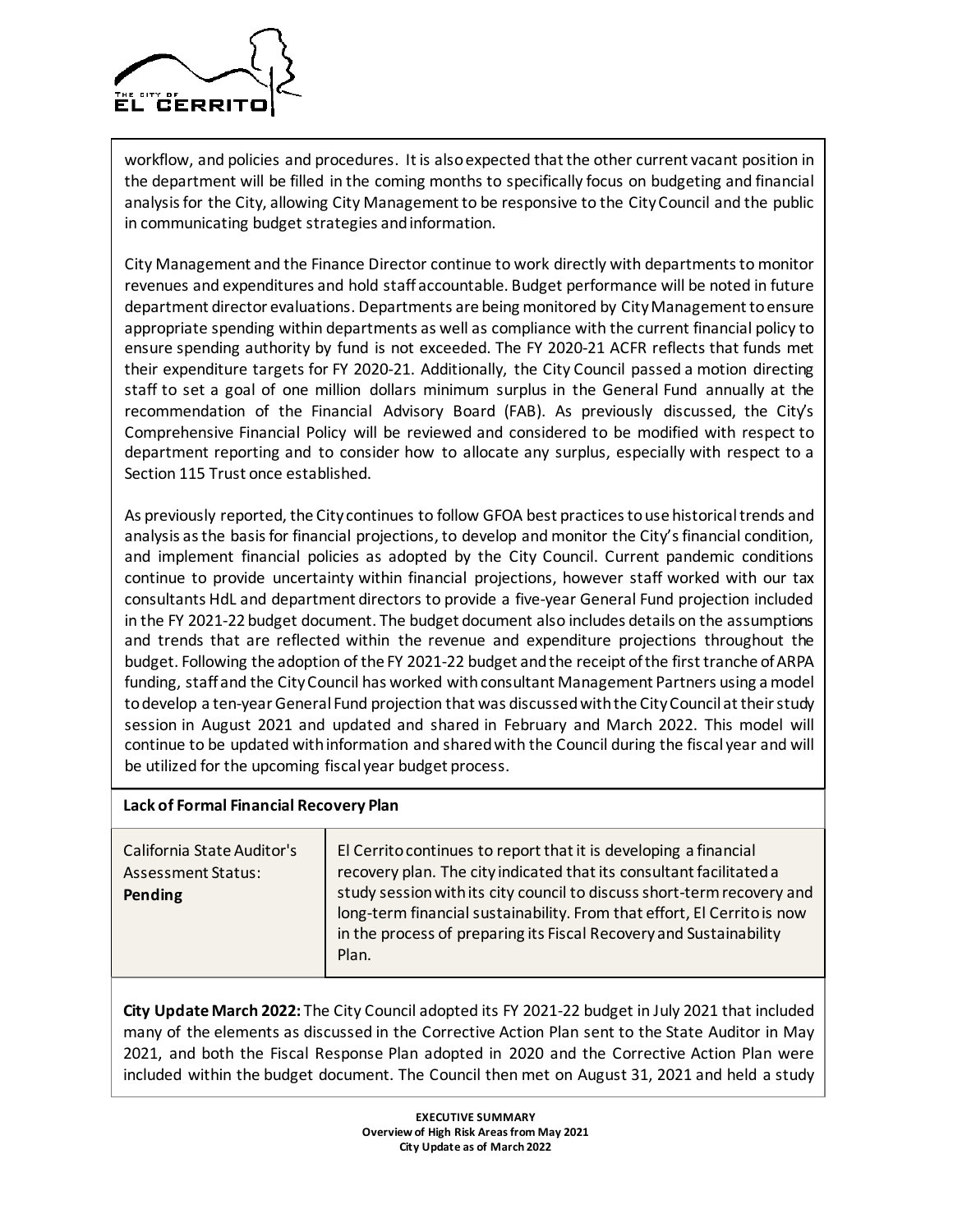

session facilitated by local government consultant Management Partners to discuss the City's shortterm recovery and long-term financial sustainability. The Fiscal Recovery and Sustainability Plan will move the City from its previous crisis response to a measured approach toward long term fiscal health.

The Fiscal Recovery and Sustainability Plan (attached in draft form) is continuing to be developed and is expected to be adopted by the City Council in the coming months, likely during the upcoming budget process. This process has been delayed by the severe understaffing of the Finance Department due to the departure of the Finance Director and Finance Supervisor as well as continuing challenges to citywide staffing due to COVID-19 including the omicron surge beginning in late 2021. However, it should be noted that many of the items within the plan are being implemented and will be reviewed and updated for the FY 2022-23 budget process in consultation with the new Finance Director and City Council.

#### **Insufficient Reductions In Ongoing Costs**

| California State Auditor's<br><b>Assessment Status:</b><br>Pending | Although El Cerrito's current financial condition has improved, the<br>city still needs to take specific action to control the growth of its<br>salary and benefit costs, especially given its projection of<br>expenditures exceeding revenue in future years. In response to our<br>recommendations to reduce costs, El Cerrito continues to state that<br>it does not anticipate completing a salary and compensation study<br>until fiscal year 2022-23. Further, the city has deferred a decision to<br>permanently end its system of allowing certain management<br>employees the ability to receive salary increases above the<br>threshold established in the city's salary schedules. At this time, the<br>city states that it has suspended the process pending its completion<br>of the compensation study. As referenced in our review of the May<br>2021 corrective action plan, El Cerrito indicated that any changes to<br>the city's salary structure would need to be studied to determine<br>the best option for the city. However, our audit cited specific<br>examples of management employees being paid in excess of the<br>city's salary schedule and greater than similar positions of nearby<br>cities, so we are unclear why a compensation study is necessary to<br>determine whether this process should be eliminated.<br>El Cerrito's other efforts to address its salary and benefit costs have<br>not resulted in substantial savings. The city indicated in its update<br>that it met with two employee unions to discuss changes in salary<br>and benefits to current contracts but those unions declined to make<br>any changes. |
|--------------------------------------------------------------------|---------------------------------------------------------------------------------------------------------------------------------------------------------------------------------------------------------------------------------------------------------------------------------------------------------------------------------------------------------------------------------------------------------------------------------------------------------------------------------------------------------------------------------------------------------------------------------------------------------------------------------------------------------------------------------------------------------------------------------------------------------------------------------------------------------------------------------------------------------------------------------------------------------------------------------------------------------------------------------------------------------------------------------------------------------------------------------------------------------------------------------------------------------------------------------------------------------------------------------------------------------------------------------------------------------------------------------------------------------------------------------------------------------------------------------------------------------------------------------------------------------------------------------------------------------------------------------------------------------------------------------------------------------------------|
|--------------------------------------------------------------------|---------------------------------------------------------------------------------------------------------------------------------------------------------------------------------------------------------------------------------------------------------------------------------------------------------------------------------------------------------------------------------------------------------------------------------------------------------------------------------------------------------------------------------------------------------------------------------------------------------------------------------------------------------------------------------------------------------------------------------------------------------------------------------------------------------------------------------------------------------------------------------------------------------------------------------------------------------------------------------------------------------------------------------------------------------------------------------------------------------------------------------------------------------------------------------------------------------------------------------------------------------------------------------------------------------------------------------------------------------------------------------------------------------------------------------------------------------------------------------------------------------------------------------------------------------------------------------------------------------------------------------------------------------------------|

**City Update March 2022:** Staff issued an RFP for a comprehensive classification and compensation study in February and received three bids as of 3/11/2022, with costs in excess of \$100,000 and a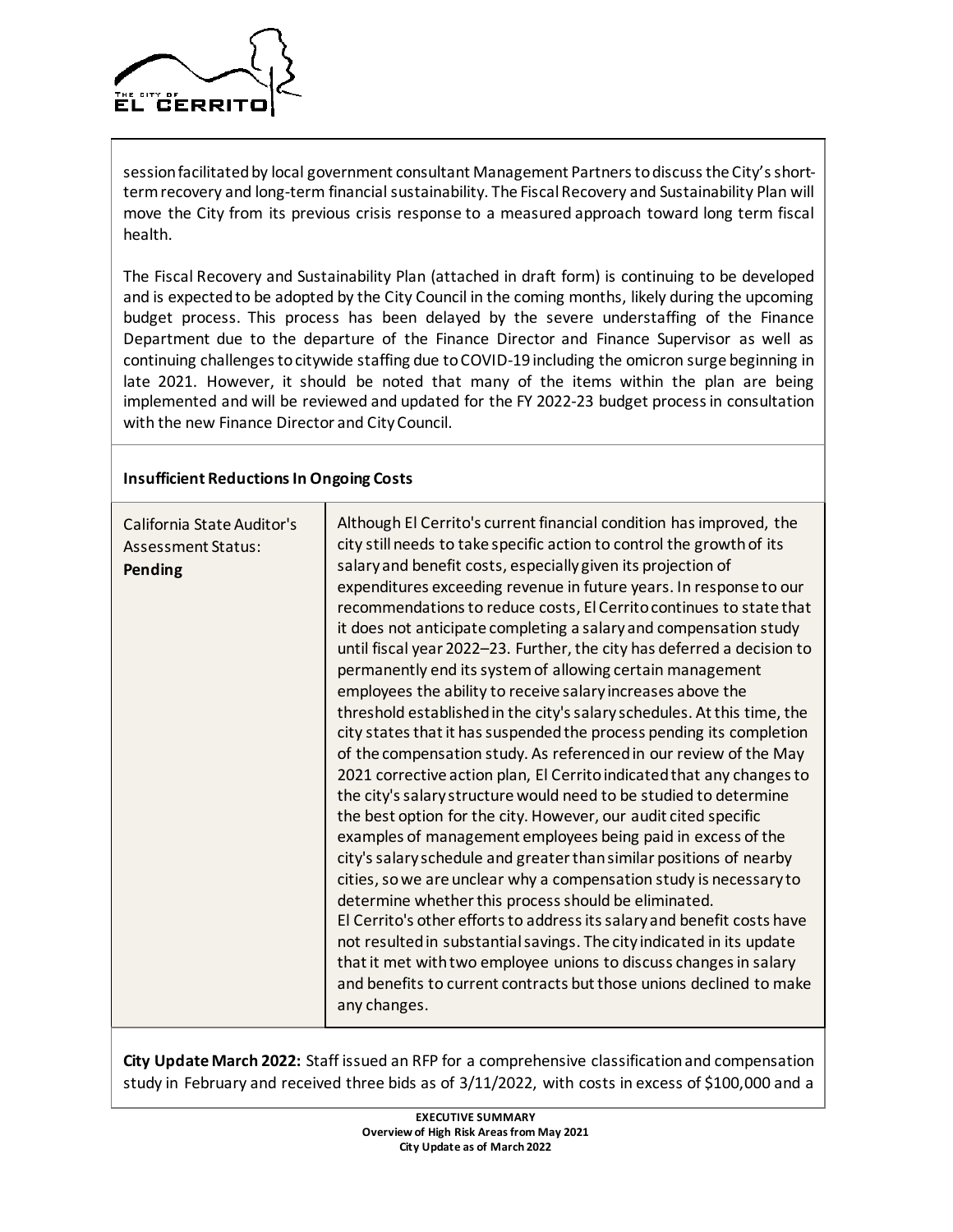

timeframe of several months to complete, as City staff had expected. Staff are evaluating these bids carefully and will then discuss with the City Council the best option, including determining if the study should begin in FY 2021-22 with budget amendments necessary to fund the study, or if the study should wait until FY 2022-23 and fund the study through the upcoming budget process.

Salary increases for Management and Confidential (unrepresented) employees have been frozen for the fiscal years FY 2019-20 and FY 2021-22. In addition, the City Council imposed an additional 2% contribution into CalPERS for a total of 3% in the last two fiscal years. The practice of increasing salaries to exceed the control point of any position has been indefinitely suspended, and at this time only a cost of living adjustment (COLA) for this group is being factored into the current 10-year projection model. It should be noted that based on discussions with local colleagues, because this group's salary ranges have been frozen for two years the current salary ranges are likely behind market, and City Management is already experiencing retention issues with current employees and recruitment challenges for vacant positions within this group. The classification/compensation study will verify where the salaries for this group lie within the market. Any permanent change to the Management/Confidential compensation system that determines salaries and benefits will be considered after the completion of the classification/compensation study and discussed with the City Council, in order to ensure that the City's salary system is appropriate, that compensation is indeed within the market, and that the City is able to recruit and retain capable Management and Confidential employees in order to provide effective service delivery to the community.

As previously reported, other salary increases for all represented employees within bargaining units for FY 2021-22 were obligated per closed Memorandums of Understanding (MOU), and all units declined to defer the salary increasesfor another year. However, two of the units within the Public Safety Management Association (PSMA-Police Chief and Fire Chief) agreed to increase their CalPERS contribution by 2% for a total of 14% which has been implemented. The current MOUs for Local 1230 (Fire) and SEIU expire in June 2022, and City Management will work with the City Council with respect to its direction and authority during negotiations for the next MOUs.

#### **Missed Opportunities to Increase Revenue**

| California State Auditor's<br><b>Assessment Status:</b><br>Pending | El Cerrito's corrective action plan update refers to the fee<br>adjustments it made in May 2021 that it previously reported in its<br>initial corrective action plan. The city continues to state that it will<br>conduct a demand and cost recovery analysis for swim center and<br>senior services after normal operations resume. Nevertheless, El<br>Cerrito should not delay efforts to ensure that its fees cover the cost<br>of its services regardless of changes in demand. For fiscal year<br>2021-22, El Cerrito still expects the cost of operating its swim<br>center and senior services to exceed the revenue obtained from |
|--------------------------------------------------------------------|--------------------------------------------------------------------------------------------------------------------------------------------------------------------------------------------------------------------------------------------------------------------------------------------------------------------------------------------------------------------------------------------------------------------------------------------------------------------------------------------------------------------------------------------------------------------------------------------------------------------------------------------|
|                                                                    | fees, thus resulting in the city needing to subsidize those services. El<br>Cerrito also reports in its update that it is currently researching                                                                                                                                                                                                                                                                                                                                                                                                                                                                                            |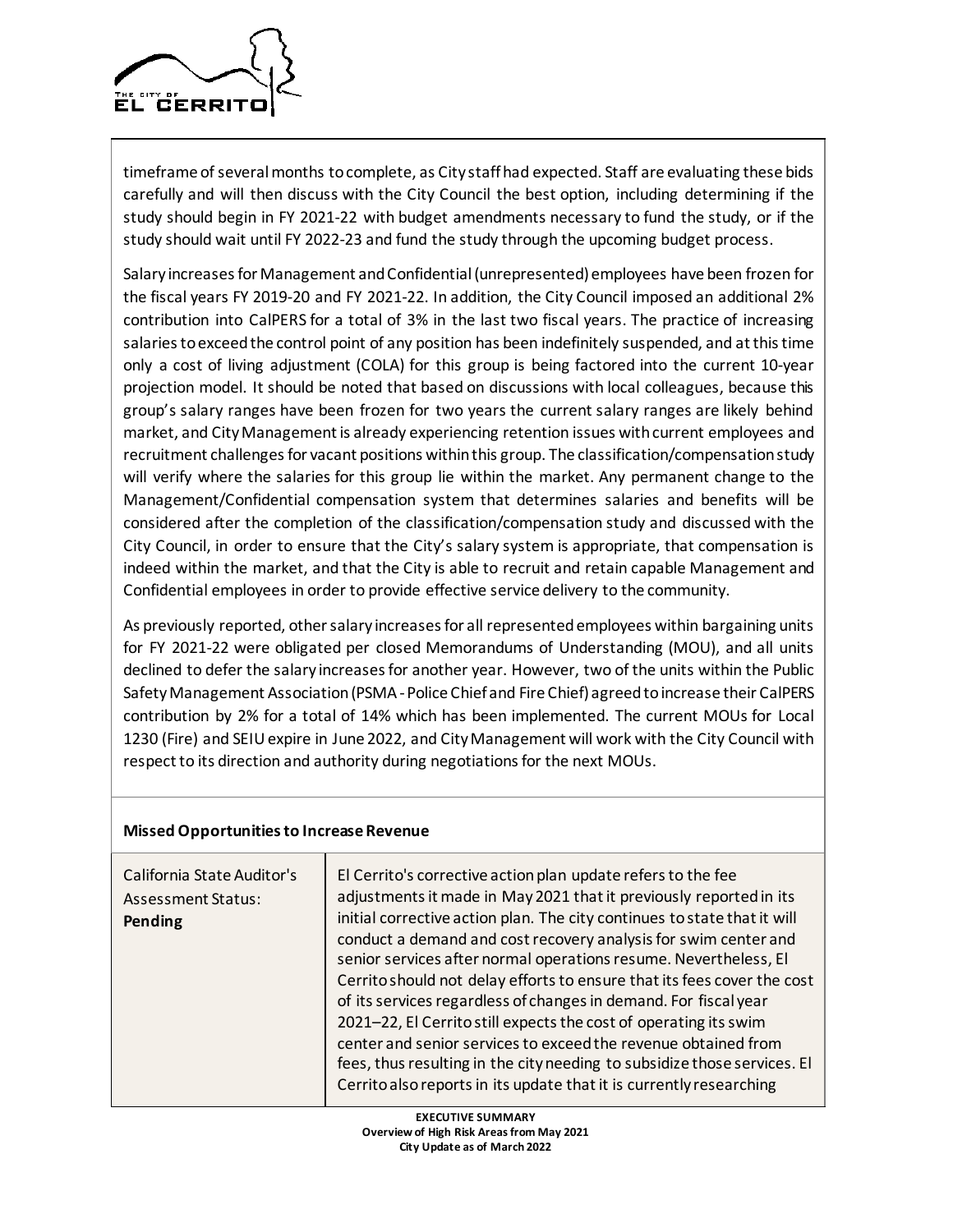

options to recover the cost of its emergency medical services and plans to provide information to its city council.

**City Update March 2022:** Recreation staff assessed various fees for swim center and senior services, and increased fees were included in the Master Fee Schedule approved by the City Council in May 2021. Fees were increased on certain categories including drop-in swim, and passes do have a resident/non-resident pricing structure. Additionally, the Fee Schedule now includes a holiday surcharge for when the swim center is open on a holiday, and on those days only drop-ins are accepted (no passes) that includes the holiday surcharge with both resident and non-resident prices. Senior services are beginning to be reinstated after having been closed due to the pandemic, but staff has consolidated staffing and services that are now offered at the Community Center; because staffing has been reduced this has in turn has reduced expenses. Currently the classes and services offered for seniors are at the department's normal cost recovery structure and not at the free or low-fee level. Staff will conduct an analysis on the demand for swim center and senior services and cost recovery once normal operations resume and a typical season can be conducted. Staff will again review current and projected costs for the upcoming FY 2022-23 Master Fee Schedule process, so that appropriate cost increases will be considered.

Staff is currently in negotiations with the Kensington Police Protection and Community Services District for subleasing one of the modular buildings for the District's temporary use, which will offset part of the City's monthly charges. The City's lease ends in 2023. Details including leasing costs and length of use by the District are still being discussed at this time. If negotiations are successful, the likely timing that the District would begin using the space and offsetting City costs would be Summer 2022.

Staff has conducted preliminary research regarding increasing emergency fees and will provide information to the City Council in April, and upon direction will initiate further analysis. This item has been delayed due to staffing challenges resulting from vacant Battalion Chief positions that have just recently been filled. Other revenue opportunities, including grant funding, are continuously being sought out by staff in all departments and will continue to work with the City Council on any opportunities for increasing fees for services.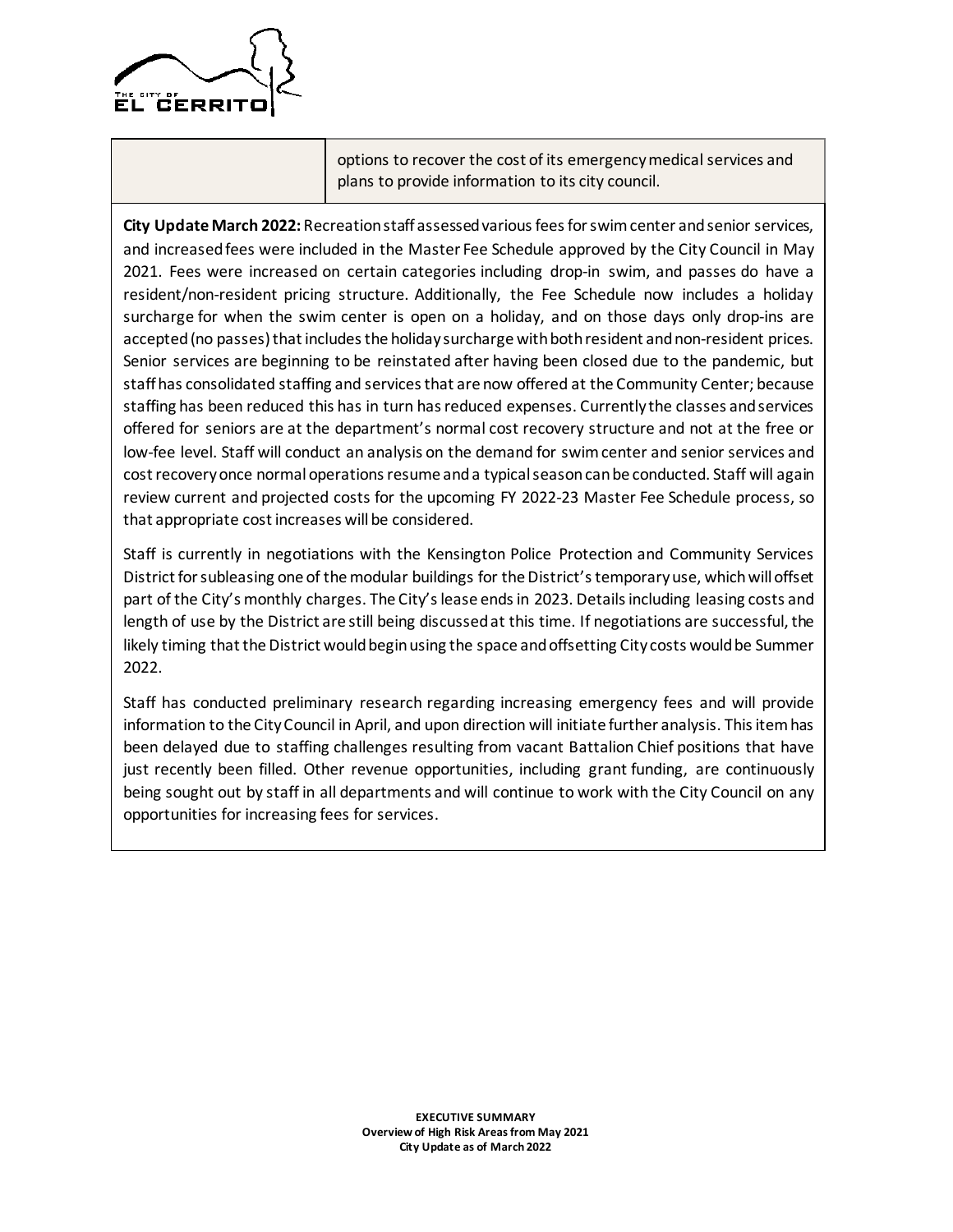

## **CITY OF EL CERRITO CORRECTIVE ACTION PLAN– STATE AUDIT 2020-803**

## **High Risk Issue # 1 Financial Condition and General Fund Reserves**

Overview: The City Council and City staff are determined to restore the City to fiscal health, increasing the General Fund reserves, and provide appropriate levels of service with respect to revenues. City staff will continue to monitor revenues and expenditures closely and work with the City Council to determine adjustments in a timely manner, if warranted.

| High Risk Area #1 -             | Response                           | <b>Corrective Action</b>                           |
|---------------------------------|------------------------------------|----------------------------------------------------|
| <b>State Auditor</b>            |                                    | <b>March 2022</b>                                  |
| <b>Recommendations</b>          |                                    |                                                    |
| 1. To eliminate its reliance on | The Administration Agrees with     | The City's audited ending year totals<br>$\bullet$ |
| short-term loans, El Cerrito    | this Recommendation-The            | as per the FY 2021-22 Annual                       |
| should address its              | Administration goal is to not      | <b>Comprehensive Financial Report</b>              |
| overspending and its revenue    | have to rely on a TRAN (Tax &      | (ACFR) reflects over \$4 million                   |
| shortfalls as discussed         | Revenue Anticipation Note) in      | surplus in the General Fund, not                   |
| throughout this report          | the future. The City will continue | including American Rescue Plan Act                 |
|                                 | to work with the City Council on   | (ARPA) funding. The City met its                   |
|                                 | implementing strategies to         | reduced expenditure targets and,                   |
|                                 | achieve the                        | due to conservative projections and                |
|                                 | GFOA recommended reserve           | a robust real estate market,                       |
|                                 | levels that will eliminate the     | exceeded revenue targets. The                      |
|                                 | need for a TRAN.                   | surplus is targeted for General Fund               |
|                                 |                                    | Reserves.                                          |
|                                 | March 2022: This item is           | The City was allocated \$6.2 million<br>$\bullet$  |
|                                 | completed.                         | from ARPA and has received its first               |
|                                 |                                    | payment in the amount of \$3.1                     |
|                                 |                                    | million. This funding, per the                     |
|                                 |                                    | direction of the City Council, was                 |
|                                 |                                    | allocated as revenue loss for FY                   |
|                                 |                                    | 2020-21, intended to further                       |
|                                 |                                    | improve the amount of General                      |
|                                 |                                    | Fund balance. The City's ACFR                      |
|                                 |                                    | reflects this as confirmed by our                  |
|                                 |                                    | independent auditor Badawi &                       |
|                                 |                                    | Associates. The City continues to                  |
|                                 |                                    | work with consultant Management                    |
|                                 |                                    | Partners to ensure appropriate                     |
|                                 |                                    | ARPA spending and reporting.                       |
|                                 |                                    | The FY 2020-21 audit and ACFR is<br>$\bullet$      |
|                                 |                                    | completed and the General Fund                     |
|                                 |                                    | surplus including ARPA funding                     |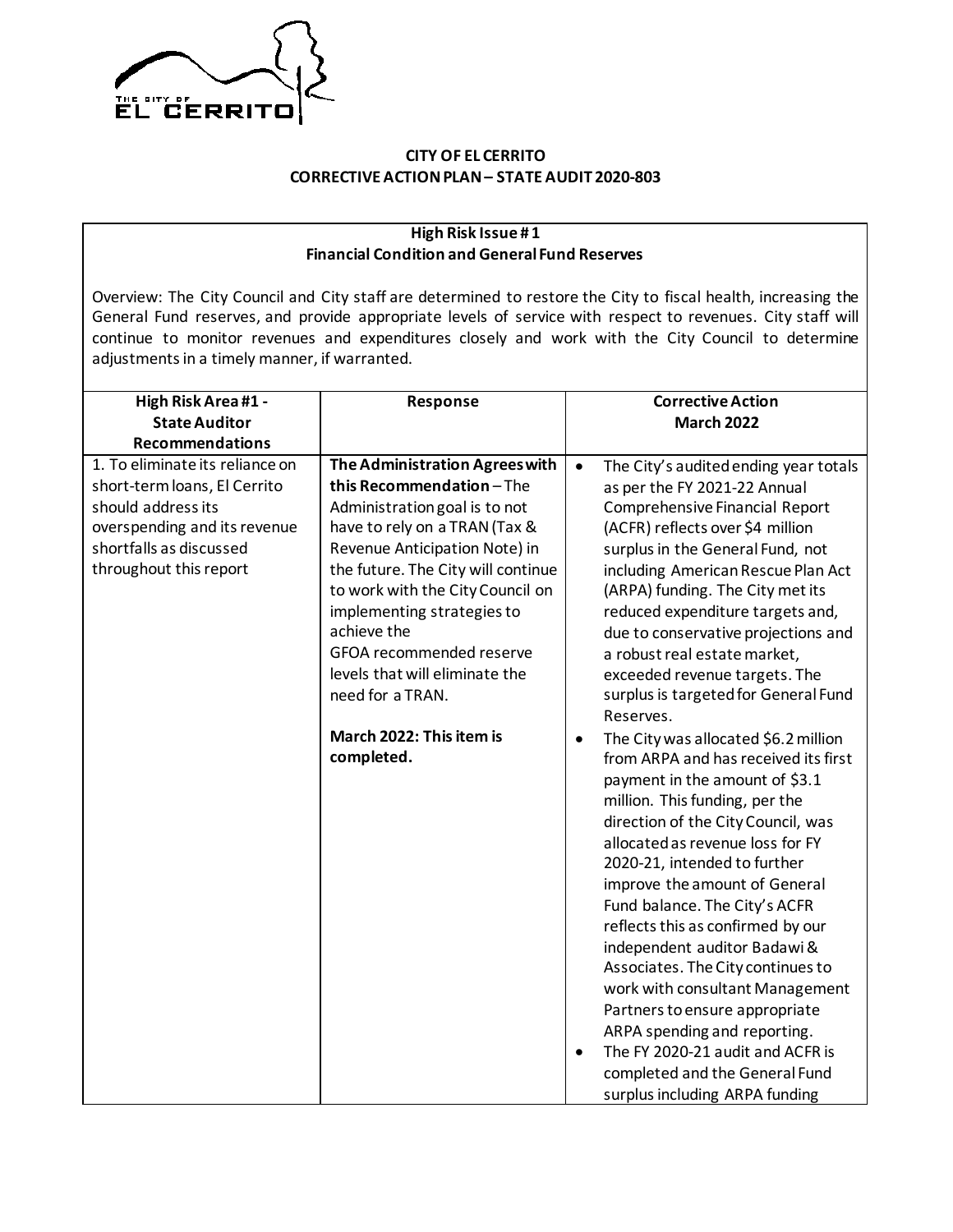

|                                                               |                                    |           | resulted in a General Fund balance     |
|---------------------------------------------------------------|------------------------------------|-----------|----------------------------------------|
|                                                               |                                    |           | of \$7.1 million, meeting the GFOA     |
|                                                               |                                    |           | recommended reserve target of 17%      |
|                                                               |                                    |           | and exceeding the City's General       |
|                                                               |                                    |           | Fund minimum reserve target of         |
|                                                               |                                    |           | 10%. The ACFR no longer designates     |
|                                                               |                                    |           | the City as a "going concern."         |
|                                                               |                                    | $\bullet$ | Because of progress in increasing      |
|                                                               |                                    |           | General Fund reserve levels, the City  |
|                                                               |                                    |           | issued a TRAN amount of \$5.8          |
|                                                               |                                    |           | million for FY 2021-22, which is a     |
|                                                               |                                    |           | decrease from previous years; with     |
|                                                               |                                    |           | the next payment of ARPA funding       |
|                                                               |                                    |           | of \$3.1 million in 2022, at this time |
|                                                               |                                    |           | the City does not plan to issue a      |
|                                                               |                                    |           | TRAN for FY 2022-23.                   |
|                                                               |                                    | $\bullet$ | City management and Finance staff      |
|                                                               |                                    |           | have implemented stricter policies     |
|                                                               |                                    |           | for staff to monitor revenues and      |
|                                                               |                                    |           | expenditures and will continue to      |
|                                                               |                                    |           |                                        |
|                                                               |                                    |           | report monthly to City Council on      |
|                                                               |                                    |           | budget performance. The City's new     |
|                                                               |                                    |           | Finance Director is continuing to      |
|                                                               |                                    |           | monitor these policies and             |
|                                                               |                                    |           | implement systems to ensure            |
|                                                               |                                    |           | continued compliance.                  |
| 2. To ensure that its rising                                  | The Administration Agrees with     | $\bullet$ | The City Council has directed City     |
| pension costs do not jeopardize                               | this Recommendation - As a         |           | staff to establish a Section 115       |
| the City's ability to provide<br>services to its residents or | first step, the Administration has |           | Trust. Staff has researched vendors    |
|                                                               | been focused building its          |           | and will be working with our           |
| contribute to potential                                       | reserve levels. Establishing a     |           | financial advisors to present next     |
| insolvency, El Cerrito should                                 | Section 115 Trust would be an      |           | steps to the City Council, including   |
| identify and use alternative                                  | extension of those efforts. The    |           | issuing an RFP in the coming           |
| methods of paying for the                                     | Administration intends to work     |           | months. The new Finance Director       |
| obligation, such as establishing                              | with the City Council to           |           | and the Financial Advisory Board will  |
| a trust funded by the City or                                 | recommend establishing a           |           | develop a recommended funding          |
| through employee                                              | Section 115 Trust or consider      |           | policy for the City Council's          |
| contributions that invests                                    | other methods to fund CalPERS      |           | consideration. Expected                |
| amounts that can be used to                                   | obligations.                       |           | completion: FY 2022-23.                |
| pay for future pension benefits                               |                                    |           | <b>Responsible staff: City</b>         |
| and reduce future pension                                     |                                    |           | <b>Management/Finance</b>              |
| costs                                                         |                                    |           | Department/Human Resources.            |
|                                                               |                                    | ٠         | The City Council directed staff to     |
|                                                               |                                    |           | work with all employee bargaining      |
|                                                               |                                    |           | units to negotiate increased           |
|                                                               |                                    |           | contributions to CalPERS. The          |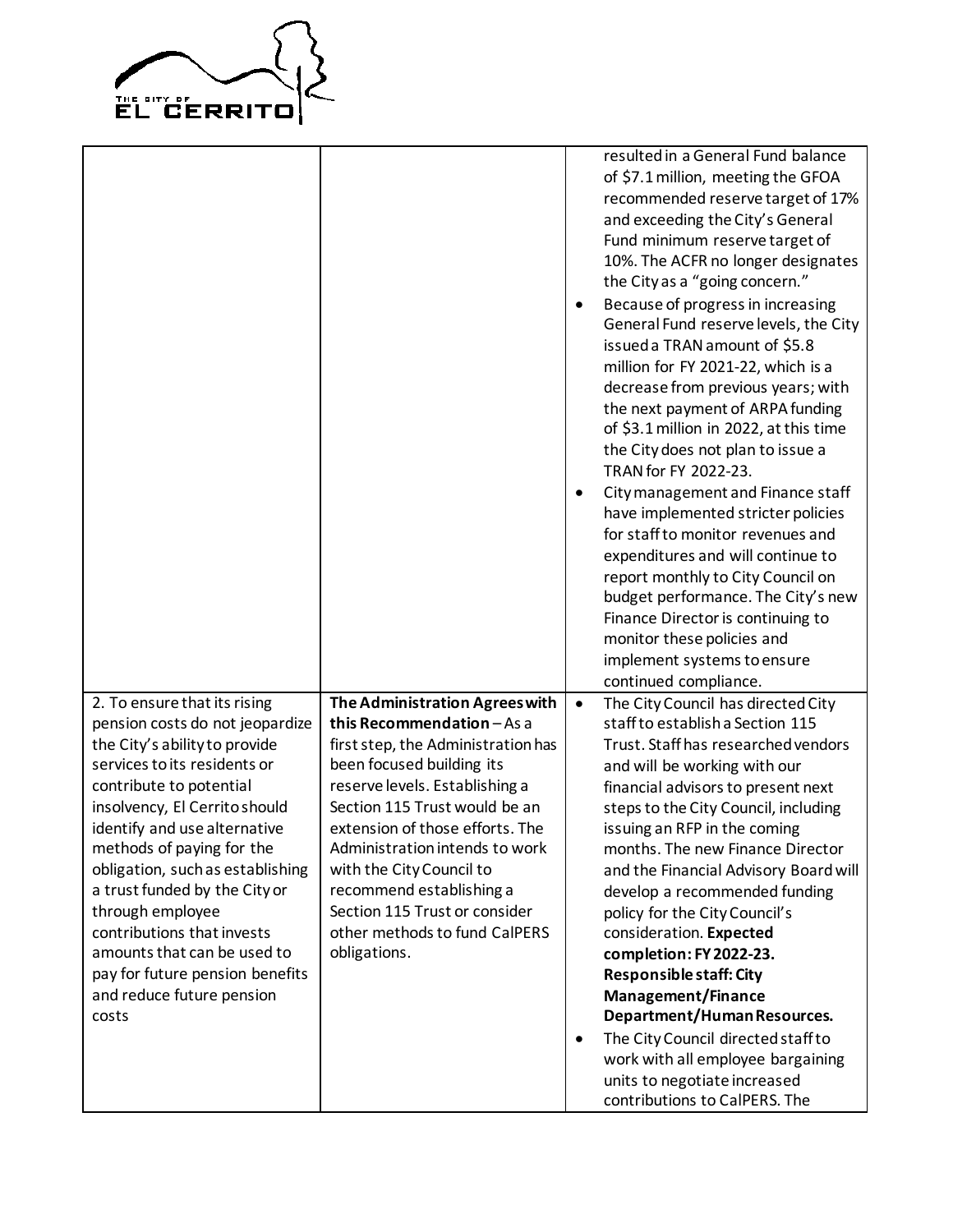

|                                   |                                   |           | Management/Confidential group          |
|-----------------------------------|-----------------------------------|-----------|----------------------------------------|
|                                   |                                   |           | (which is unrepresented) is now        |
|                                   |                                   |           | contributing an additional 2% as of    |
|                                   |                                   |           | FY 2021-22 and the Fire Chief and      |
|                                   |                                   |           | Police Chief bargaining units agreed   |
|                                   |                                   |           | to an increased contribution of 2%     |
|                                   |                                   |           | as well. At this time, all bargaining  |
|                                   |                                   |           | units with the exception of one        |
|                                   |                                   |           | (SEIU) contribute 3-5% of CalPERS      |
|                                   |                                   |           | employer costs in addition to the      |
|                                   |                                   |           | employee cost. The City is entering    |
|                                   |                                   |           | negotiations with 4 bargaining units   |
|                                   |                                   |           | in 2022. Estimated completion: to      |
|                                   |                                   |           | be determined pending                  |
|                                   |                                   |           | negotiations. Responsible staff: City  |
|                                   |                                   |           | Management/Human Resources.            |
| 3. To ensure that its policy of   | The Administration Agrees with    | $\bullet$ | City staff worked with our benefits    |
| allowing individuals to remain    | this Recommendation-The           |           | broker to determine the best way to    |
| as members of City-sponsored      | Administration intends to work    |           | deal with the implicit subsidy and,    |
| health care plans upon            | with its benefits broker to       |           | working with the insurance vendors,    |
| retirement does not result in     | determine the cost of the         |           | concluded that separating out the      |
| additional costs for the City, El | implicit subsidy that is provided |           | retirees from the active employees     |
| Cerrito should calculate the      | to retirees by allowing them to   |           | as a separate group, and calculating   |
| subsidy it provides to those      | stay on the City's plan (at the   |           | related costs for each group, was      |
| retirees and charge them for      | retiree's cost), and work with    |           | the best way for the subsidy to be     |
| the difference in cost resulting  | the City Council on               |           | recognized and dealt with. This        |
| from their inclusion in the       | implementing this subsidy fee to  |           | means that the retirees will be        |
| health care pool                  | those respective retirees.        |           | paying their total share and not the   |
|                                   |                                   |           | subsidized active employee cost;       |
|                                   | March 2022: This item is          |           | which not only eliminates the          |
|                                   | completed.                        |           | subsidy but will also in time          |
|                                   |                                   |           | eliminate the OPEB liability           |
|                                   |                                   |           | completely. This also resulted in a    |
|                                   |                                   |           | decrease from what the City had        |
|                                   |                                   |           | budgeted for employee health care      |
|                                   |                                   |           | costs. This was implemented during     |
|                                   |                                   |           | the open enrollment window at the      |
|                                   |                                   |           | end of 2021 and is now in place. As    |
|                                   |                                   |           | of now and going forward, the          |
|                                   |                                   |           | retirees are charged their own costs   |
|                                   |                                   |           | in their own group and the City only   |
|                                   |                                   |           | pays for the active employee health    |
|                                   |                                   |           | care costs that do not include the     |
|                                   |                                   |           | implicit subsidy of the retiree health |
|                                   |                                   |           | care costs.                            |
|                                   |                                   |           |                                        |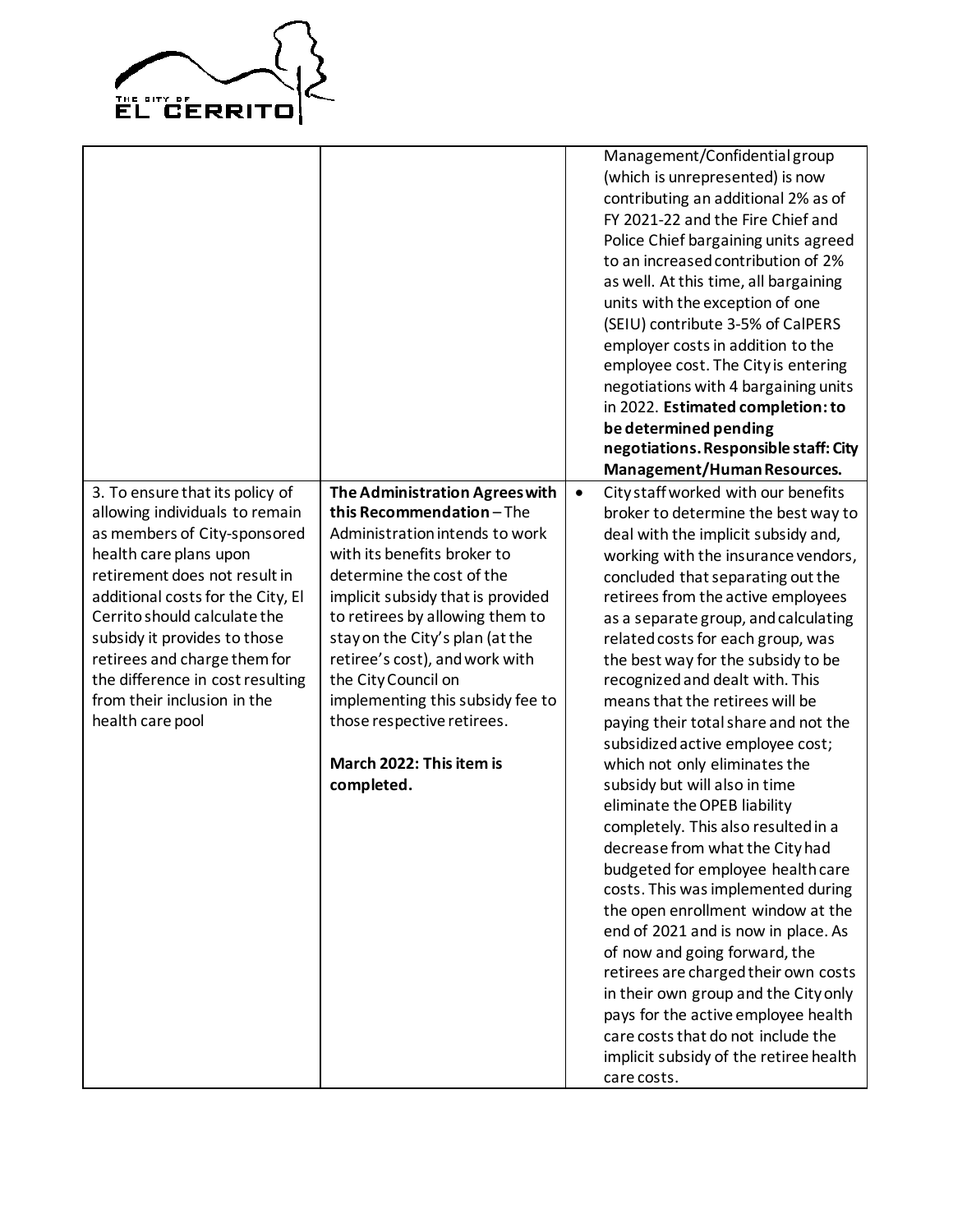

## **High Risk Issue # 2 Budget Development and Monitoring**

Overview: The City is committed to continuous improvement in implementing policies and procedures that conform with best practices in local government, and to provide information to the City Council and the community in order to make informed and educated decisions.

|            | High Risk Area #2 -             | Response                          |           | <b>Corrective Action</b>               |
|------------|---------------------------------|-----------------------------------|-----------|----------------------------------------|
|            | <b>State Auditor</b>            |                                   |           | <b>March 2022</b>                      |
|            | <b>Recommendations</b>          |                                   |           |                                        |
|            | 1. El Cerrito should adopt GFOA | The Administration Agrees with    | $\bullet$ | The City continues to follow GFOA      |
|            | budgeting best practices that   | this Recommendation-The           |           | best practices to use historical       |
|            | specifically include the        | Administration believes in        |           | trends and analysis as the basis for   |
| following: |                                 | continuous improvement. The       |           | financial projections. Current         |
| $\circ$    | Using historical trends         | Administration is committed to    |           | pandemic conditions continue to        |
|            | and analysis as the             | implementing procedures that      |           | provide uncertainty within the         |
|            | basis for financial             | hold departments accountable      |           | projections, however staff worked      |
|            | projections.                    | in keeping with best practices.   |           | with our tax consultants and           |
| $\circ$    | Expanding its monthly           |                                   |           | department directors to provide a      |
|            | revenue and                     | The Administration does adhere    |           | five-year General Fund projection      |
|            | expenditure budget              | to GFOA Budgeting Best            |           | included in the FY 2021-22 budget      |
|            | updates to include              | Practices (such as using          |           | document. Following the adoption       |
|            | comparisons to actual           | historical trends analysis as the |           | of the budget and the receipt of       |
|            | results to minimize             | basis for projections, monthly    |           | ARPA funding, staff and the City       |
|            | overspending                    | updates do include comparison     |           | Council has worked with                |
| $\circ$    | Establishing                    | to actuals) and has consistently  |           | Management Partners using a            |
|            | procedures to prevent,          | been awarded the GFOA             |           | model to develop a ten-year            |
|            | detect, and correct             | Distinguished Budget              |           | General Fund projection. This was      |
|            | deviations from                 | Presentation Award.               |           | discussed with the City Council at     |
|            | adopted budgets                 |                                   |           | their study session in August 2021,    |
|            | during the fiscal year to       | March 2022: This item is          |           | updated and shared with the            |
|            | ensure that                     | completed.                        |           | Council in February and March          |
|            | departments do not              |                                   |           | 2022, and will continue to be          |
|            | significantly overspend.        |                                   |           | updated with information and           |
|            |                                 |                                   |           | shared with the Council during the     |
|            |                                 |                                   |           | upcoming fiscal year budget process    |
|            |                                 |                                   |           | and ongoing.                           |
|            |                                 |                                   | $\bullet$ | On February 5, 2022, the City          |
|            |                                 |                                   |           | Council held a priority setting        |
|            |                                 |                                   |           | session where the priorities for the   |
|            |                                 |                                   |           | upcoming year were discussed in        |
|            |                                 |                                   |           | the context of beginning the FY        |
|            |                                 |                                   |           | 2022-23 budget process.                |
|            |                                 |                                   | $\bullet$ | Departments were included in           |
|            |                                 |                                   |           | regular reporting to the City Council, |
|            |                                 |                                   |           | including several presentations at     |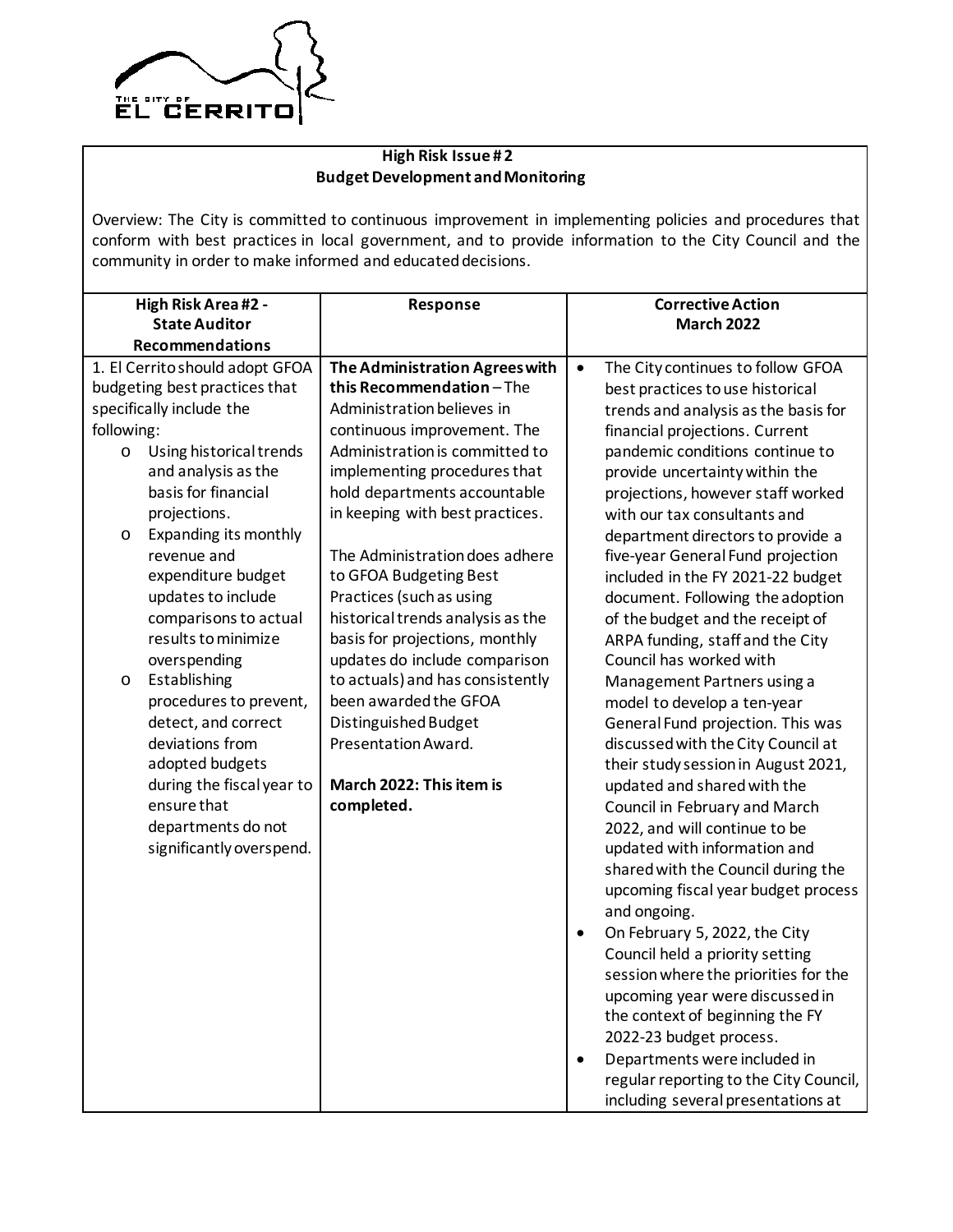

|                                                                                                                                                                                                                                                                                                                                                                |                                                                                                                                                                                                                                                                                                                                                                              | $\bullet$<br>$\bullet$ | the regular Council meetings in<br>February and March 2022 that<br>including reporting activities and<br>end-of-year projections, and mid-<br>year budget adjustments were<br>presented to and approved by the<br>City Council in March reflecting the<br>reports and discussions with the City<br>Council.<br>City staff has continued to improve<br>budget reporting to City Council and<br>now provides expanded quarterly<br>updates that are presented at City<br>Council meetings that include a<br>narrative and department updates<br>and trends for both revenues and<br>expenditures. The new Finance<br>Director and staff will work to<br>further improve these reports as the<br>Council desires.<br>City Management and the Finance<br>Director have implemented strict<br>policies for department staff to<br>monitor revenues and expenditures.<br>The new Finance Director will<br>continue to monitor and improve on<br>these policies and procedures. |
|----------------------------------------------------------------------------------------------------------------------------------------------------------------------------------------------------------------------------------------------------------------------------------------------------------------------------------------------------------------|------------------------------------------------------------------------------------------------------------------------------------------------------------------------------------------------------------------------------------------------------------------------------------------------------------------------------------------------------------------------------|------------------------|--------------------------------------------------------------------------------------------------------------------------------------------------------------------------------------------------------------------------------------------------------------------------------------------------------------------------------------------------------------------------------------------------------------------------------------------------------------------------------------------------------------------------------------------------------------------------------------------------------------------------------------------------------------------------------------------------------------------------------------------------------------------------------------------------------------------------------------------------------------------------------------------------------------------------------------------------------------------------|
| 2. To ensure accountability in<br>the budget development<br>process, city management<br>should document the<br>assumptions and data used to<br>develop each department's<br>projections of financial activity<br>for the fiscal year. This<br>information should be made<br>available to the city council<br>during the budget review and<br>approval process. | The Administration Agrees with<br>this Recommendation-The<br>Administration plans to provide<br>documentation of assumptions<br>and data for Department<br>projections to the City Council.<br>Each Department will continue<br>to be required to submit<br>assumptions with revenue and<br>expense projections as<br>appropriate.<br>March 2022: This item is<br>completed. | $\bullet$              | City Management and the Finance<br>Director worked with department<br>directors and documented<br>assumptions and data resulting in<br>department budgets that were<br>included within the adopted FY<br>2021-22 budget. Directors<br>presented their budgets directly to<br>the City Council during the FY 2021-<br>22 budget hearings. This has<br>continued through the fiscal year<br>including additional department<br>presentations to the City Council<br>prior to the mid-year budget<br>adjustments. City Management and<br>Finance continue to meet with<br>directors regularly to review<br>progress.                                                                                                                                                                                                                                                                                                                                                        |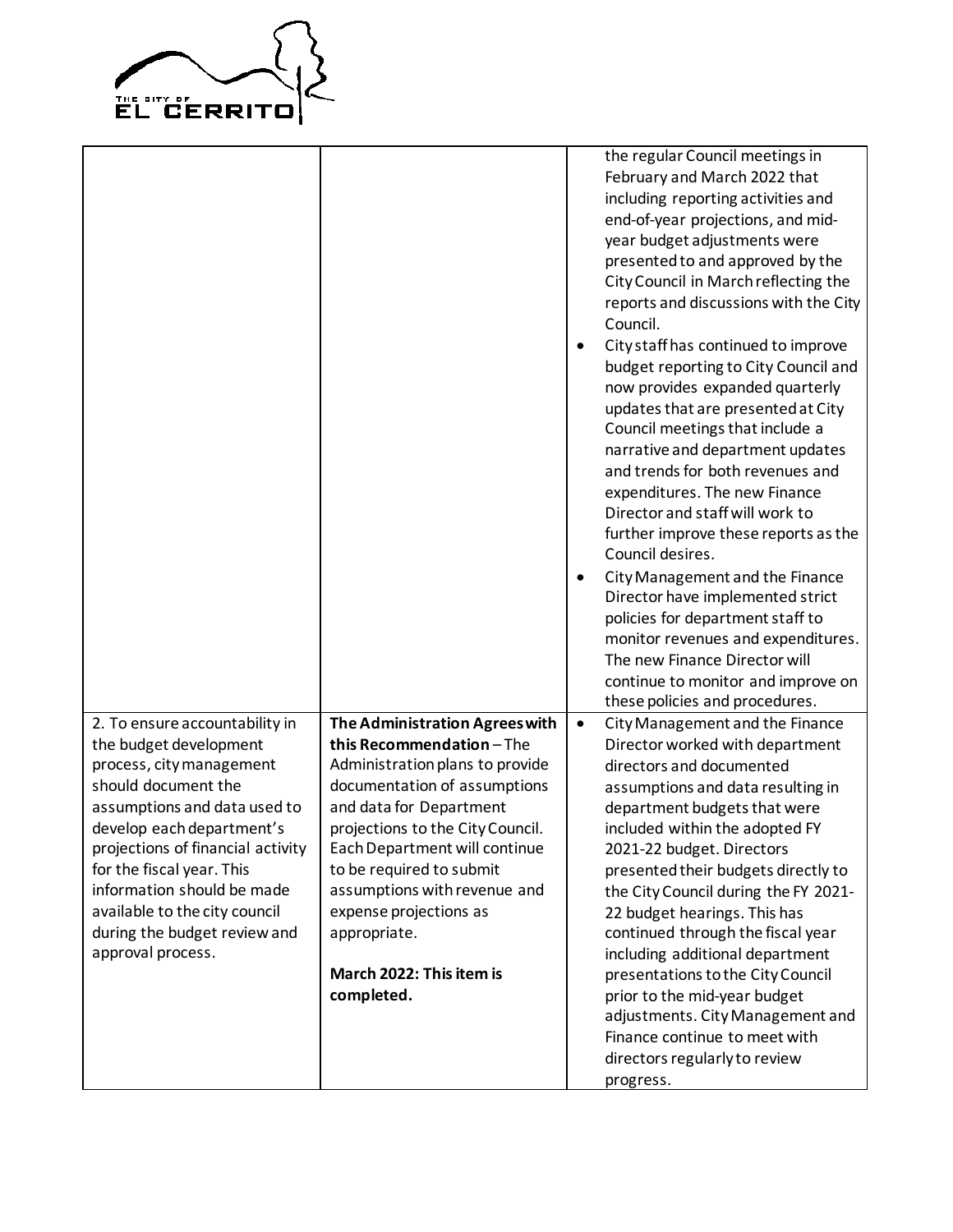

| 3. To ensure accountability in<br>monitoring the budget, city<br>management should present<br>monthly updates to the city<br>council on the current status of<br>departmental budgets and<br>comparisons to prior year<br>budgeted and actual amounts.<br>City management should<br>promptly seek approval of<br>proposed budget adjustments<br>by department when<br>warranted. City management<br>should also prepare and<br>provide supporting<br>documentation to justify any<br>budget increases. | The Administration Agrees with<br>this Recommendation-The<br>Administration will consult with<br>the Financial Advisory Board<br>(FAB) to review the City's<br>current Comprehensive<br>Financial Policy, which calls for<br>budgeting by Fund, to consider<br>the impacts of budgeting by<br>Department. If the FAB<br>recommends and the City<br>Council approves this policy<br>change, the information<br>provided to the City Council will<br>provide justification by<br>Department (including revenues,<br>expenditures, and adjustments). | $\bullet$<br>$\bullet$ | City staff has continued to improve<br>budget reporting to City Council and<br>now provides expanded quarterly<br>updates that are presented at City<br>Council meetings that include a<br>narrative and department updates<br>and trends for both revenues and<br>expenditures. The new Finance<br>Director and staff will work to<br>further improve these reports as the<br>Council desires. Completed.<br>City staff has researched financial<br>policies and continues to work with<br>the Financial Advisory Board and<br>City Council to determine any<br>recommended updates to the<br><b>Comprehensive Financial Policies</b><br>that will ensure transparent and<br>consistent reporting, including<br>department information and<br>accountability. The FAB has had<br>discussions on this item at their<br>monthly meetings and desires to<br>work with the new Finance Director<br>on any proposed changes to the<br>policies. Estimated completion: FY<br>2021-22. Responsible staff: Finance<br>Department/City Management. |
|--------------------------------------------------------------------------------------------------------------------------------------------------------------------------------------------------------------------------------------------------------------------------------------------------------------------------------------------------------------------------------------------------------------------------------------------------------------------------------------------------------|---------------------------------------------------------------------------------------------------------------------------------------------------------------------------------------------------------------------------------------------------------------------------------------------------------------------------------------------------------------------------------------------------------------------------------------------------------------------------------------------------------------------------------------------------|------------------------|--------------------------------------------------------------------------------------------------------------------------------------------------------------------------------------------------------------------------------------------------------------------------------------------------------------------------------------------------------------------------------------------------------------------------------------------------------------------------------------------------------------------------------------------------------------------------------------------------------------------------------------------------------------------------------------------------------------------------------------------------------------------------------------------------------------------------------------------------------------------------------------------------------------------------------------------------------------------------------------------------------------------------------------------|
| 4. To ensure that it fulfills its                                                                                                                                                                                                                                                                                                                                                                                                                                                                      | The Administration Agrees with                                                                                                                                                                                                                                                                                                                                                                                                                                                                                                                    | $\bullet$              | The City provided a monthly General                                                                                                                                                                                                                                                                                                                                                                                                                                                                                                                                                                                                                                                                                                                                                                                                                                                                                                                                                                                                        |
| duty to guard the fiscal health<br>of the city, the city council<br>should direct staff to provide<br>the information described<br>above and regularly review<br>such documents.<br>5. To ensure that departments                                                                                                                                                                                                                                                                                      | this Recommendation-The City<br>Council has directed staff to<br>provide monthly and now<br>quarterly financial reports,<br>which has been done since mid-<br>2020. The Administration is<br>committed to continuing this<br>practice that includes the<br>recommendations from the<br>State Auditor that are contained<br>in this risk area.<br>March 2022: This item is<br>completed.<br>The Administration Agrees with                                                                                                                         | $\bullet$              | Fund report to the City Council since<br>2020, and during FY 2021-22<br>improved and expanded the report<br>to include a narrative and<br>department trends and information,<br>which is now provided quarterly.<br>City Management and the Finance                                                                                                                                                                                                                                                                                                                                                                                                                                                                                                                                                                                                                                                                                                                                                                                        |
| do not exceed their budgeted                                                                                                                                                                                                                                                                                                                                                                                                                                                                           | this Recommendation -- The                                                                                                                                                                                                                                                                                                                                                                                                                                                                                                                        |                        | Director have implemented policies                                                                                                                                                                                                                                                                                                                                                                                                                                                                                                                                                                                                                                                                                                                                                                                                                                                                                                                                                                                                         |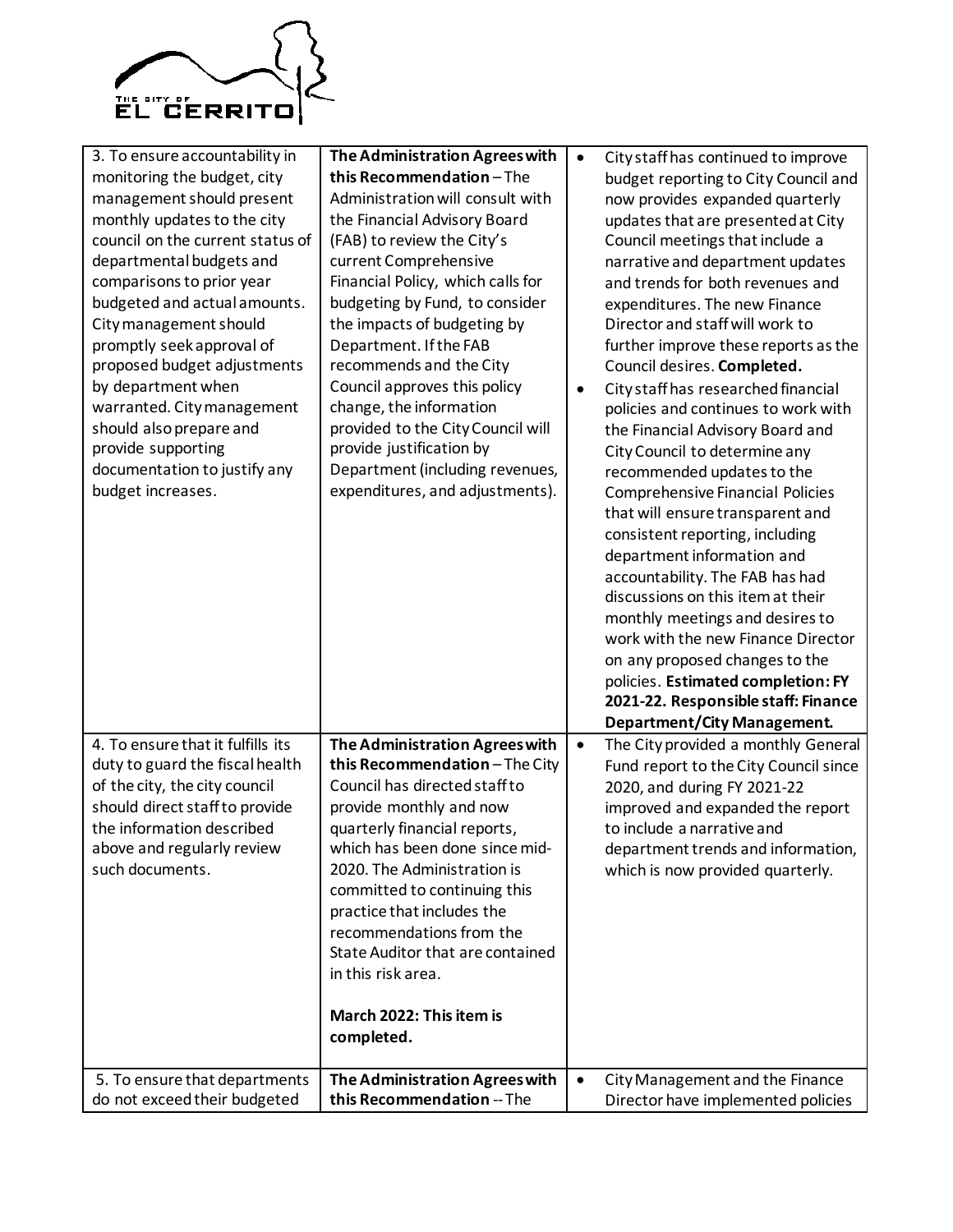

| spending authority, the city<br>should establish and enforce<br>safeguards within its financial<br>system that prevent<br>expenditure from being<br>incurred without appropriate<br>budget authorization. | current financial policy and the<br>adopted budget gives the City<br>spending authority at the fund<br>level, which permits<br>departments to balance funding<br>needs with available budgeted<br>funds within the line-item<br>budget. In the short term, the<br>Administration will hold<br>departments accountable to<br>prevent the total departmental<br>budget being exceeded. In the<br>long term, departments will<br>continue to be required to<br>analyze their line item budgets<br>to ensure there are adequate<br>funds before submitting<br>payment requests to Finance,<br>and/or submit a budget transfer<br>request to Finance moving funds<br>where available to cover the<br>expense.<br>March 2022: This item is<br>completed. | $\bullet$ | for departments to monitor<br>revenues and expenditures and hold<br>staff accountable. Budget<br>performance will be noted in future<br>department director evaluations.<br>Finance staff have been directed to<br>and are returning payment requests<br>to departments not in compliance<br>with these policies and procedures<br>and will report any discrepancies to<br>the Finance Director or City<br>Manager. Departments are being<br>monitored by City Management to<br>ensure appropriate spending within<br>departments as well as compliance<br>with the current financial policy to<br>ensure spending authority by fund is<br>not exceeded. As a result, General<br>Fund expenditures came in under<br>budget as of year-end FY 2021-22.<br>City Management is now in the<br>process of restructuring of the<br>Finance Department. The Finance<br>Supervisor retired as of September<br>30, 2021 and the Finance Director<br>left employment as of October 15,<br>2021. A new Finance Director was<br>hired and began her position on<br>March 1, 2022 and is evaluating<br>staff and their functions as well as<br>assessing the department's needs<br>and workflow. A budget manager or<br>financial analyst position is being<br>considered that will specifically<br>focus on budgeting and financial<br>analysis for the City; in the interim |
|-----------------------------------------------------------------------------------------------------------------------------------------------------------------------------------------------------------|----------------------------------------------------------------------------------------------------------------------------------------------------------------------------------------------------------------------------------------------------------------------------------------------------------------------------------------------------------------------------------------------------------------------------------------------------------------------------------------------------------------------------------------------------------------------------------------------------------------------------------------------------------------------------------------------------------------------------------------------------|-----------|------------------------------------------------------------------------------------------------------------------------------------------------------------------------------------------------------------------------------------------------------------------------------------------------------------------------------------------------------------------------------------------------------------------------------------------------------------------------------------------------------------------------------------------------------------------------------------------------------------------------------------------------------------------------------------------------------------------------------------------------------------------------------------------------------------------------------------------------------------------------------------------------------------------------------------------------------------------------------------------------------------------------------------------------------------------------------------------------------------------------------------------------------------------------------------------------------------------------------------------------------------------------------------------------------------------------------------------------------------------|
|                                                                                                                                                                                                           |                                                                                                                                                                                                                                                                                                                                                                                                                                                                                                                                                                                                                                                                                                                                                    |           | the department will continue to<br>work with Management Partners<br>and other consultants to assist with<br>financial analysis.                                                                                                                                                                                                                                                                                                                                                                                                                                                                                                                                                                                                                                                                                                                                                                                                                                                                                                                                                                                                                                                                                                                                                                                                                                  |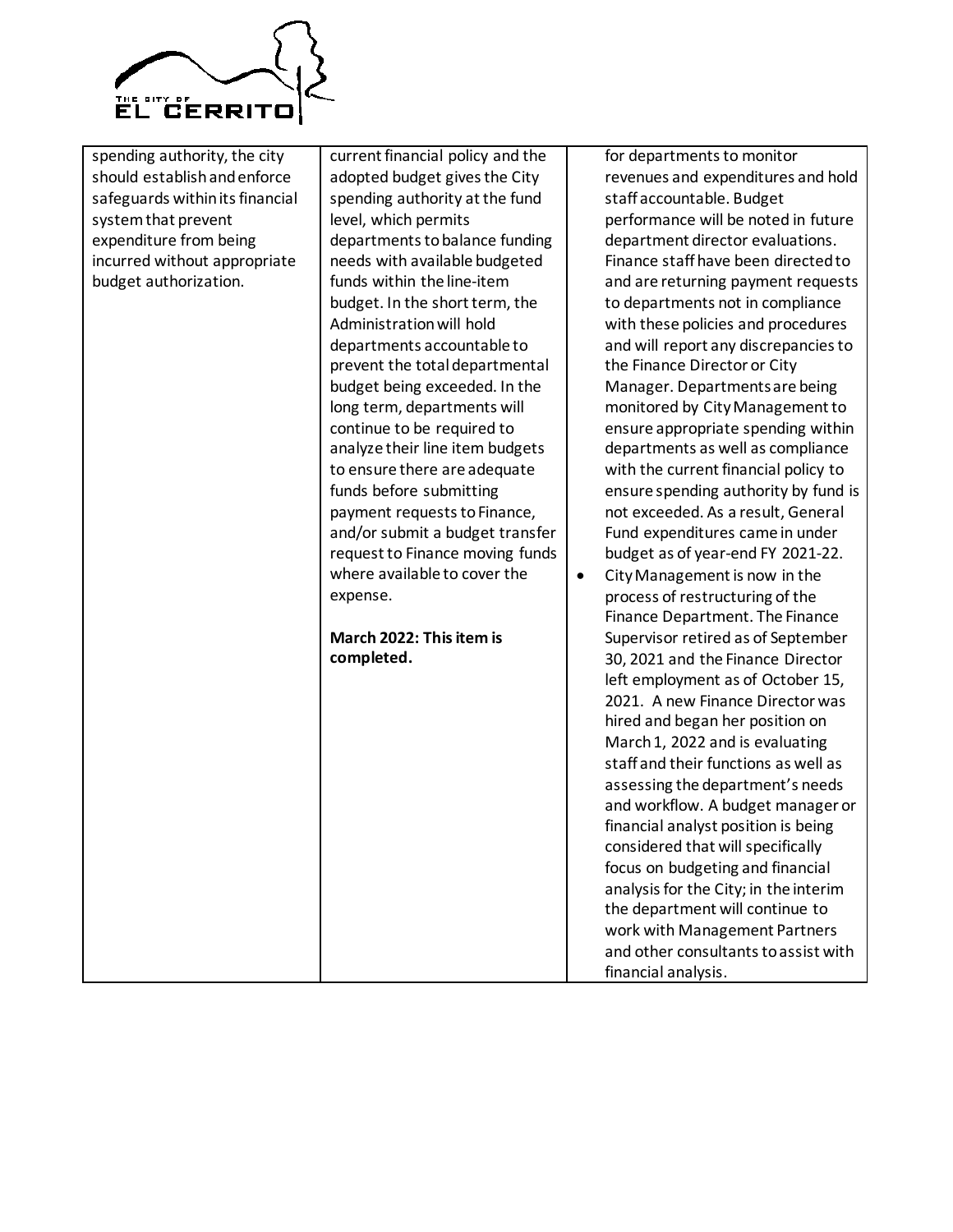

# **High Risk Issue # 3 Fiscal Recovery Plan**

Overview: The City will develop and implement a Fiscal Recovery Plan that will focus on financial sustainability and accountability.

| High Risk Area #3 -                                                                                                                                                                                                                                                                                                                                                                                                                                                                                                                                                | Response                                                                                                                                                                                                                                                                                                                                                                                                                                | <b>Corrective Action</b>                                                                                                                                                                                                                                                                                                                                                                                                                                                                                                                                                                                                                                                                                                                                                                                                                                                                                                                                                                                                                                                                                                    |
|--------------------------------------------------------------------------------------------------------------------------------------------------------------------------------------------------------------------------------------------------------------------------------------------------------------------------------------------------------------------------------------------------------------------------------------------------------------------------------------------------------------------------------------------------------------------|-----------------------------------------------------------------------------------------------------------------------------------------------------------------------------------------------------------------------------------------------------------------------------------------------------------------------------------------------------------------------------------------------------------------------------------------|-----------------------------------------------------------------------------------------------------------------------------------------------------------------------------------------------------------------------------------------------------------------------------------------------------------------------------------------------------------------------------------------------------------------------------------------------------------------------------------------------------------------------------------------------------------------------------------------------------------------------------------------------------------------------------------------------------------------------------------------------------------------------------------------------------------------------------------------------------------------------------------------------------------------------------------------------------------------------------------------------------------------------------------------------------------------------------------------------------------------------------|
| <b>State Auditor Recommendations</b>                                                                                                                                                                                                                                                                                                                                                                                                                                                                                                                               |                                                                                                                                                                                                                                                                                                                                                                                                                                         | <b>March 2022</b>                                                                                                                                                                                                                                                                                                                                                                                                                                                                                                                                                                                                                                                                                                                                                                                                                                                                                                                                                                                                                                                                                                           |
| 1. To ensure accountability in its<br>fiscal recovery process, El Cerrito<br>should develop and adopt a<br>financial recovery plan by July<br>2021 that describes its goals and<br>intended corrective actions,<br>prioritizes its resources, identifies<br>individuals responsible for<br>monitoring its progress in<br>implementing each action, and<br>outlines when it anticipates<br>completing key milestones<br>related to each action. City<br>management should also inform<br>the city council quarterly of its<br>progress in implementing the<br>plan. | <b>The Administration Agrees</b><br>with this Recommendation<br>- The Administration will<br>expand upon the City's<br>existing Fiscal Response Plan<br>to include the State<br>Auditor's recommended<br>additions. This will be a<br>living document that will<br>continue to serve as the<br>City's roadmap to financial<br>stability in FY 2025-26. The<br>City Council will be informed<br>quarterly on<br>implementation progress. | The City Council met on August 31,<br>$\bullet$<br>2021 and held a study session<br>facilitated by local government<br>consultant Management Partners to<br>discuss the City's short-term recovery<br>and long-term financial sustainability.<br>The Fiscal Recovery and Sustainability<br>Plan (attached in draft form) is<br>continuing to be developed and is<br>expected to be adopted by the City<br>Council in the coming months, likely<br>during the upcoming budget process.<br>This process has been delayed by the<br>severe understaffing of the Finance<br>Department due to the departure of<br>the Finance Director and Finance<br>Supervisor as well as continuing<br>challenges to citywide staffing due to<br>COVID-19 including the omicron surge<br>beginning in late 2021. However, it<br>should be noted that many of the<br>items within the plan are being<br>implemented and will be reviewed<br>and updated for the FY 2022-23<br>budget process in consultation with<br>the new Finance Director and City<br>Council. Estimated completion: July<br>2022. Responsible staff: City<br>Management. |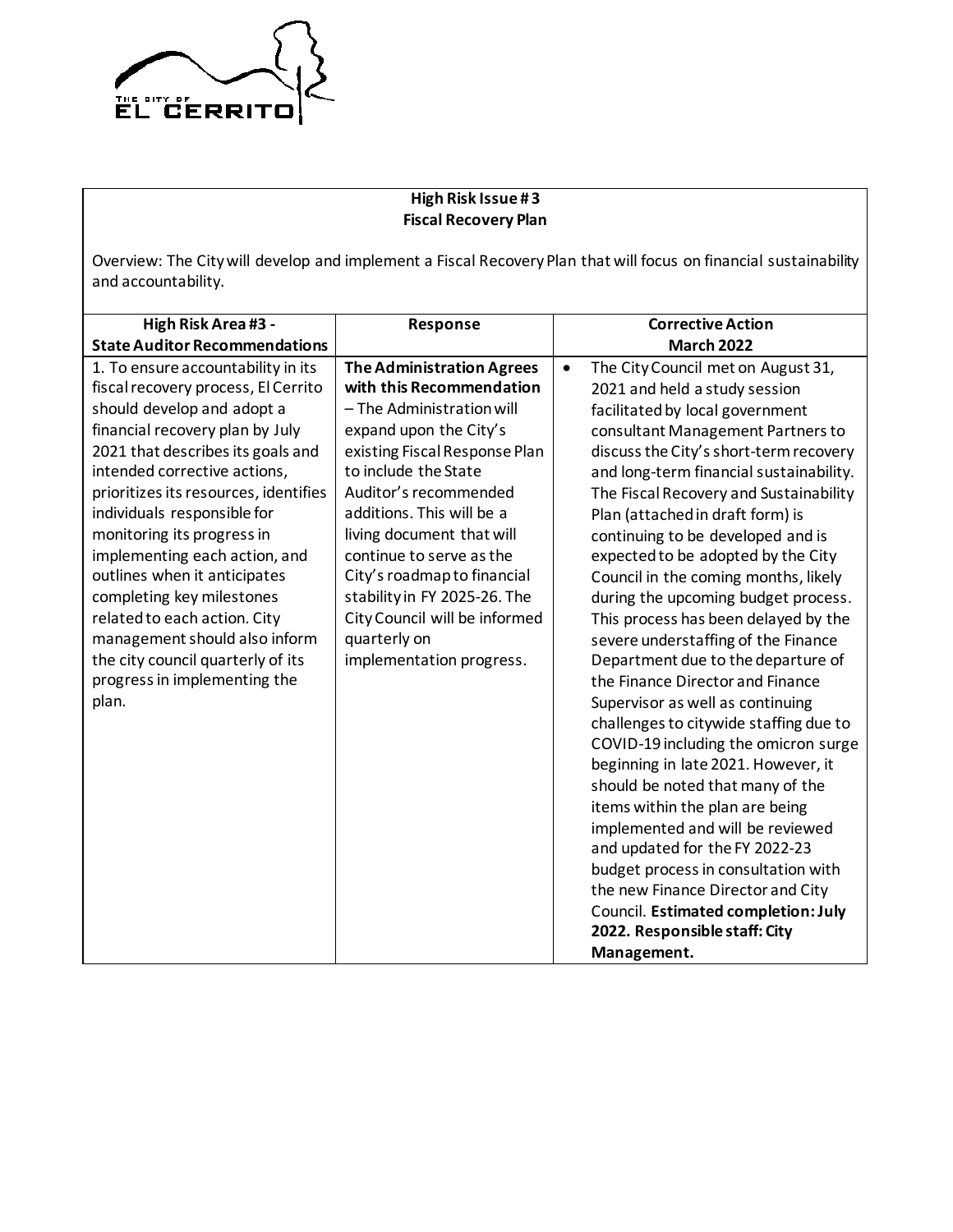

## **High Risk Issue # 4 Reducing Costs**

Overview: The City will work to ensure that expenses, particularly in personnel, are at appropriate levels within the City's resources while allowing the City to recruit and retain a talented staff to provide services. City management will work with all bargaining units to ensure fair and reasonable compensation that is consistent with ensuring the financial sustainability of the City.

| High Risk Area #4 -                  |                              | Response                         | <b>Corrective Action</b>                            |
|--------------------------------------|------------------------------|----------------------------------|-----------------------------------------------------|
| <b>State Auditor Recommendations</b> |                              |                                  |                                                     |
| 1. To identify potential savings     |                              | <b>The Administration Agrees</b> | Staff has issued an RFP on February 3,<br>$\bullet$ |
| and efficiencies, El Cerrito should  |                              | with this Recommendation -       | 2022 and has received three                         |
|                                      | perform the following tasks: | A comprehensive study of         | responses at the closing date of March              |
| $\circ$                              | By September 2021,           | the City's classification and    | 11, 2022. As expected, costs are in the             |
|                                      | conduct an analysis of       | compensation structure           | range of \$100K and above, with                     |
|                                      | the organizational           | (including total                 | timelines of several months to                      |
|                                      | structure of the city and    | compensation - not just base     | complete the study. Staff are currently             |
|                                      | assess the functions it      | salaries) would be beneficial    | reviewing the proposals and will                    |
|                                      | needs to achieve its goals   | to the City. However, costs      | provide options to the City Council                 |
| $\circ$                              | Based on the results of      | are expected to exceed           | including whether or not to make                    |
|                                      | the organizational           | \$100,000. If the City Council   | budget amendments necessary to                      |
|                                      | structure study, conduct     | directed the Administration      | fund the study, or if the study should              |
|                                      | an analysis of the duties    | to allocate funding for a        | wait until the following fiscal year.               |
|                                      | and responsibilities         | comprehensive classification     | Estimated completion: FY 2022-23.                   |
|                                      | assigned to each of the      | and compensation study,          | Responsible staff: Human                            |
|                                      | city's current staff         | staff believes this cannot be    | <b>Resources/City Management.</b>                   |
|                                      | positions to identify any    | completed by September           |                                                     |
|                                      | overlapping areas of         | 2021. A study of this            |                                                     |
|                                      | responsibility and           | magnitude must be                |                                                     |
|                                      | inefficiencies.              | completed by an industry         |                                                     |
| $\circ$                              | Using the results of its     | expert. A Request for            |                                                     |
|                                      | organizational structure     | Qualifications (RFQ) would       |                                                     |
|                                      | study and its analysis of    | have to be developed, issued     |                                                     |
|                                      | duties and                   | and a subsequent selection       |                                                     |
|                                      | responsibilities, conduct    | process would follow. In         |                                                     |
|                                      | a compensation study by      | addition, the consultant's       |                                                     |
|                                      | comparing total              | work would take several          |                                                     |
|                                      | compensation for its staff   | months of extensive research     |                                                     |
|                                      | positions with               | of comparing classifications     |                                                     |
|                                      | compensation paid by         | and the intricacies of total     |                                                     |
|                                      | other cities. Based on the   | compensation before the City     |                                                     |
|                                      | results of this study,       | would be provided with           |                                                     |
|                                      | implement personnel          | preliminary findings.            |                                                     |
|                                      | and salary changes that      |                                  |                                                     |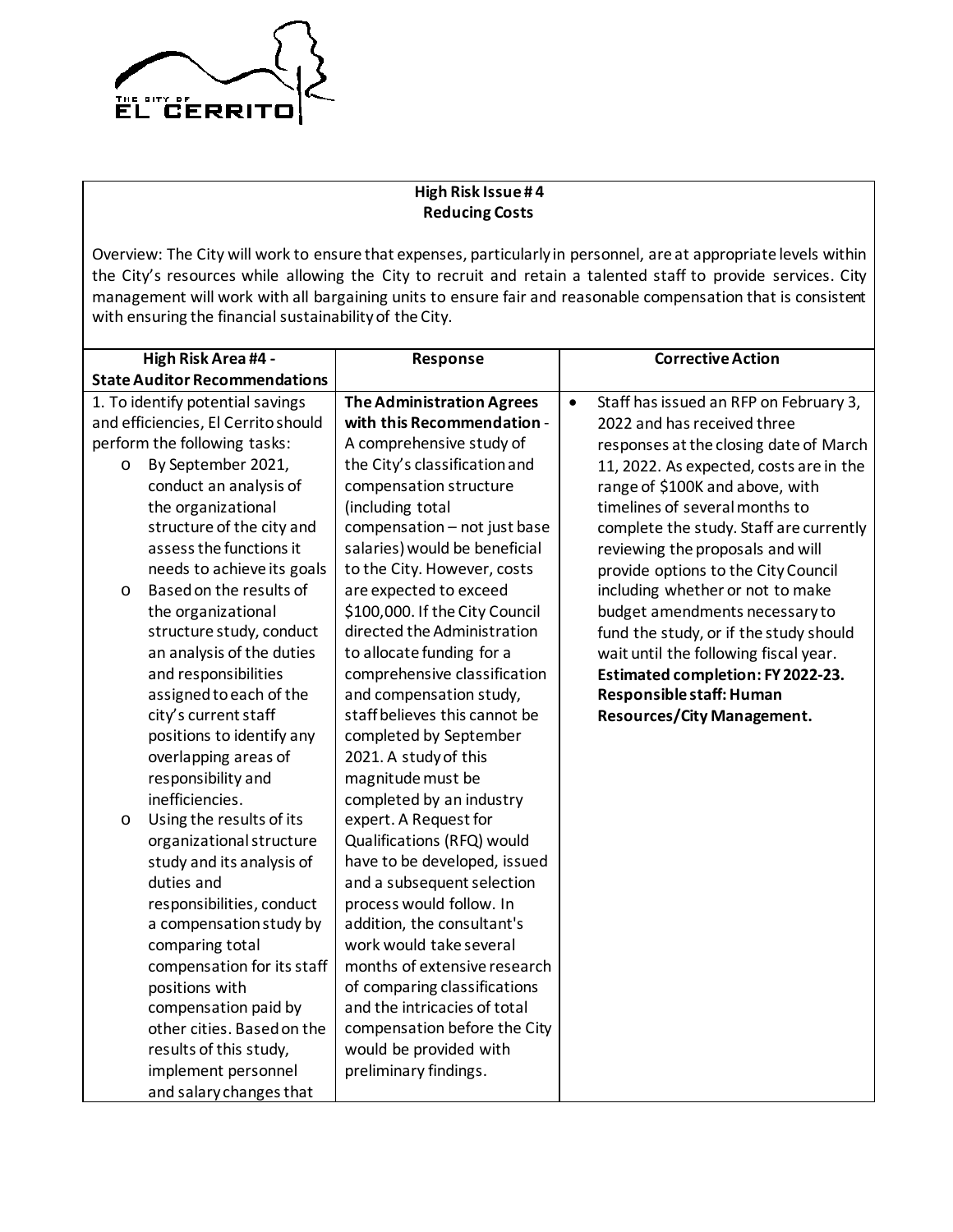

| would result in ongoing<br>cost reductions                                                                                                                                                                      |                                                                                                                                                                                                                                                                                                                                                                                                                                                                                                                                                                                                                                                                                                                                                                                                                                         |           |                                                                                                                                                                                                                                                                                                                                                                                                                                                                                                                              |
|-----------------------------------------------------------------------------------------------------------------------------------------------------------------------------------------------------------------|-----------------------------------------------------------------------------------------------------------------------------------------------------------------------------------------------------------------------------------------------------------------------------------------------------------------------------------------------------------------------------------------------------------------------------------------------------------------------------------------------------------------------------------------------------------------------------------------------------------------------------------------------------------------------------------------------------------------------------------------------------------------------------------------------------------------------------------------|-----------|------------------------------------------------------------------------------------------------------------------------------------------------------------------------------------------------------------------------------------------------------------------------------------------------------------------------------------------------------------------------------------------------------------------------------------------------------------------------------------------------------------------------------|
| 2. To better control its salary<br>costs, El Cerrito should end its<br>practice of providing city<br>management authority to pay<br>certain employees over the<br>threshold established in its salary<br>ranges | <b>The Administration Agrees</b><br>with this Recommendation -<br>The Administration would<br>study management<br>compensation as part of the<br>classification and<br>compensation study<br>recommended by the State<br>Auditor.<br>In 2020, the Administration<br>suspended this practice for<br>Management & Confidential<br>employees and will consider<br>eliminating this when the<br>Management & Confidential<br>Resolution is updated this<br>fiscal year. However, this<br>practice was not suspended<br>for members of the Public<br>Safety Management<br>Association (PSMA) as they<br>are a bargaining unit,<br>therefore, the City would<br>have to engage in a meet and<br>confer to discuss the<br>possibility. The<br>Administration cannot<br>unilaterally impose the<br>elimination of this practice to<br>the PSMA. | $\bullet$ | This practice has been indefinitely<br>suspended for the Management and<br>Confidential group, with a permanent<br>change to be considered pending the<br>completion of a<br>classification/compensation study that<br>will help determine the appropriate<br>compensation system structure. This<br>study may also be used as a basis for<br>discussions on compensation during<br>future negotiations with the PSMA.<br>Estimated completion: FY 2022-23.<br>Responsible staff: Human<br><b>Resources/City Management.</b> |
| 3. Based on the results of its<br>comprehensive analysis, El<br>Cerrito should do the following:<br>Freeze salary increases<br>$\circ$                                                                          | <b>The Administration Partially</b><br><b>Agrees with this</b><br>Recommendation-The<br>Administration would study                                                                                                                                                                                                                                                                                                                                                                                                                                                                                                                                                                                                                                                                                                                      | ٠         | The City has frozen salary increases for<br>Management/Confidential since FY<br>2019-20 and FY 2021-22. Because this<br>group has not had any increases in                                                                                                                                                                                                                                                                                                                                                                   |
| for management with<br>salaries above those of<br>comparable cities until<br>they are in line with<br>those salaries. For<br>positions with salaries                                                            | management compensation<br>as part of the classification<br>and compensation study<br>recommended by the State<br>Auditor.<br>The Administration has                                                                                                                                                                                                                                                                                                                                                                                                                                                                                                                                                                                                                                                                                    |           | two fiscal years, based on discussions<br>with local colleagues the salaries for<br>this group are expected to be well<br>behind the market of comparable<br>cities at this time. The PSMA                                                                                                                                                                                                                                                                                                                                   |
| above those of<br>comparable cities that<br>are represented by<br>bargaining units, the City                                                                                                                    | already taken action to<br>freeze salaries, as no<br>unrepresented employees<br>have received merit increases                                                                                                                                                                                                                                                                                                                                                                                                                                                                                                                                                                                                                                                                                                                           |           | bargaining unit declined to defer their<br>salary increases for FY 2021-22,<br>however two of the units within PSMA<br>(Police Chief and Fire Chief) agreed to                                                                                                                                                                                                                                                                                                                                                               |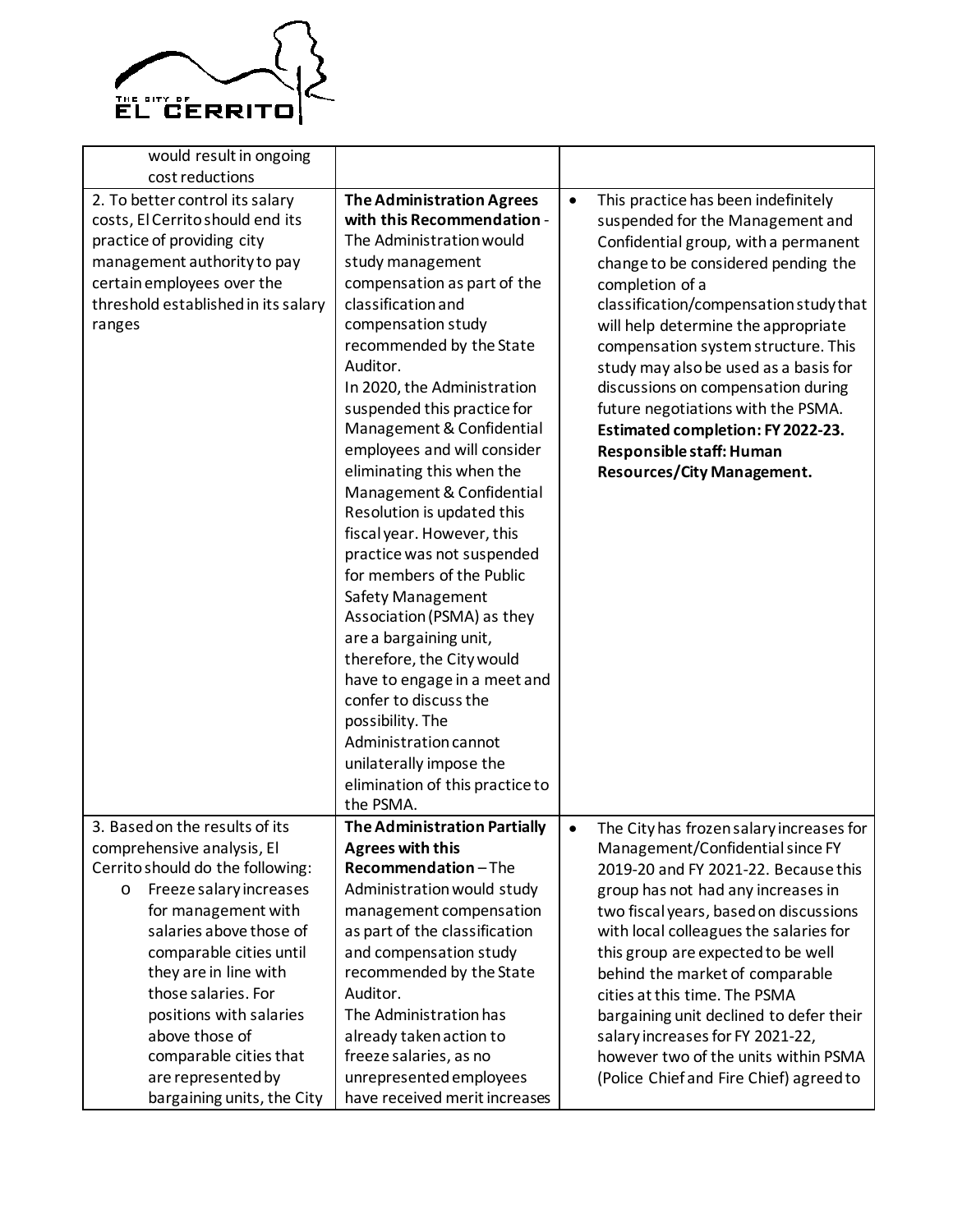

| should not agree to<br>additional salary<br>increases until those<br>positions' salaries are in<br>line with salaries in<br>comparable cities<br>Seek to eliminate or<br>$\circ$<br>consolidate positions<br>that have overlapping<br>responsibilities | this fiscal year and received<br>no COLAs. In addition, the<br>Administration imposed 26<br>non-paid furlough days<br>(roughly a 10% reduction in<br>pay) for FY 2020-21 for<br>unrepresented Management<br>employees.<br>March 2022: This item is<br>completed.                                                                                                                                                                                                                                                                                                                                                                                                                                                                                        | $\bullet$<br>٠ | increase their CalPERS contribution by<br>2%.<br>Staff will consider conducting updated<br>salary/benefits surveys for positions<br>within the Management group to<br>confirm that compensation is within<br>the market of comparable<br>cities/agencies; however due to<br>limited staff resources this has not<br>taken place at this time.<br>Considering the layoffs that have been<br>implemented and vacancies<br>throughout the organization, at this<br>time there are no positions that have<br>overlapping responsibilities; the<br>management/confidential positions<br>have had to take on the work of<br>vacant/eliminated positions in order<br>to continue to provide services to the<br>public. |
|--------------------------------------------------------------------------------------------------------------------------------------------------------------------------------------------------------------------------------------------------------|---------------------------------------------------------------------------------------------------------------------------------------------------------------------------------------------------------------------------------------------------------------------------------------------------------------------------------------------------------------------------------------------------------------------------------------------------------------------------------------------------------------------------------------------------------------------------------------------------------------------------------------------------------------------------------------------------------------------------------------------------------|----------------|-----------------------------------------------------------------------------------------------------------------------------------------------------------------------------------------------------------------------------------------------------------------------------------------------------------------------------------------------------------------------------------------------------------------------------------------------------------------------------------------------------------------------------------------------------------------------------------------------------------------------------------------------------------------------------------------------------------------|
| 4. To reduce its fire department's<br>costs, El Cerrito should develop a<br>timeline by July 2021 for<br>controlling the department's<br>personnel expenditures, such as<br>through negotiated salary<br>reductions or freezes.                        | <b>The Administration Partially</b><br><b>Agrees with this</b><br>Recommendation-The<br>Administration continues to<br>look into personnel cost<br>reduction options Citywide,<br>however, the Administration<br>has no ability to impose<br>salary reductions or freezes<br>on the two bargaining groups<br>that represent sworn<br>members of the Fire<br>Department. Any proposals<br>from the Administration are<br>subject to meet and confer<br>and there is no obligation<br>from the labor groups to<br>accept. In 2020, the<br>Administration negotiated an<br>elimination of a 3% COLA set<br>to take place in July 2020. In<br>addition, the City filled three<br>long-standing vacancies to<br>reduce the amount of<br>overtime in the Fire | $\bullet$      | City Management worked with Local<br>1230, who represents Fire<br>Department employees, to discuss the<br>City's current financial situation and<br>this recommendation during the FY<br>2021-22 budget process. Local 1230<br>declined to defer their salary increases<br>for FY 2021-22. The current MOU<br>expires in June 2022 and City<br>Management will work with the City<br>Council with respect to its direction<br>and authority during negotiations for<br>the next MOU. Estimated completion:<br>2022. Responsible staff: Human<br><b>Resources/City Management.</b>                                                                                                                               |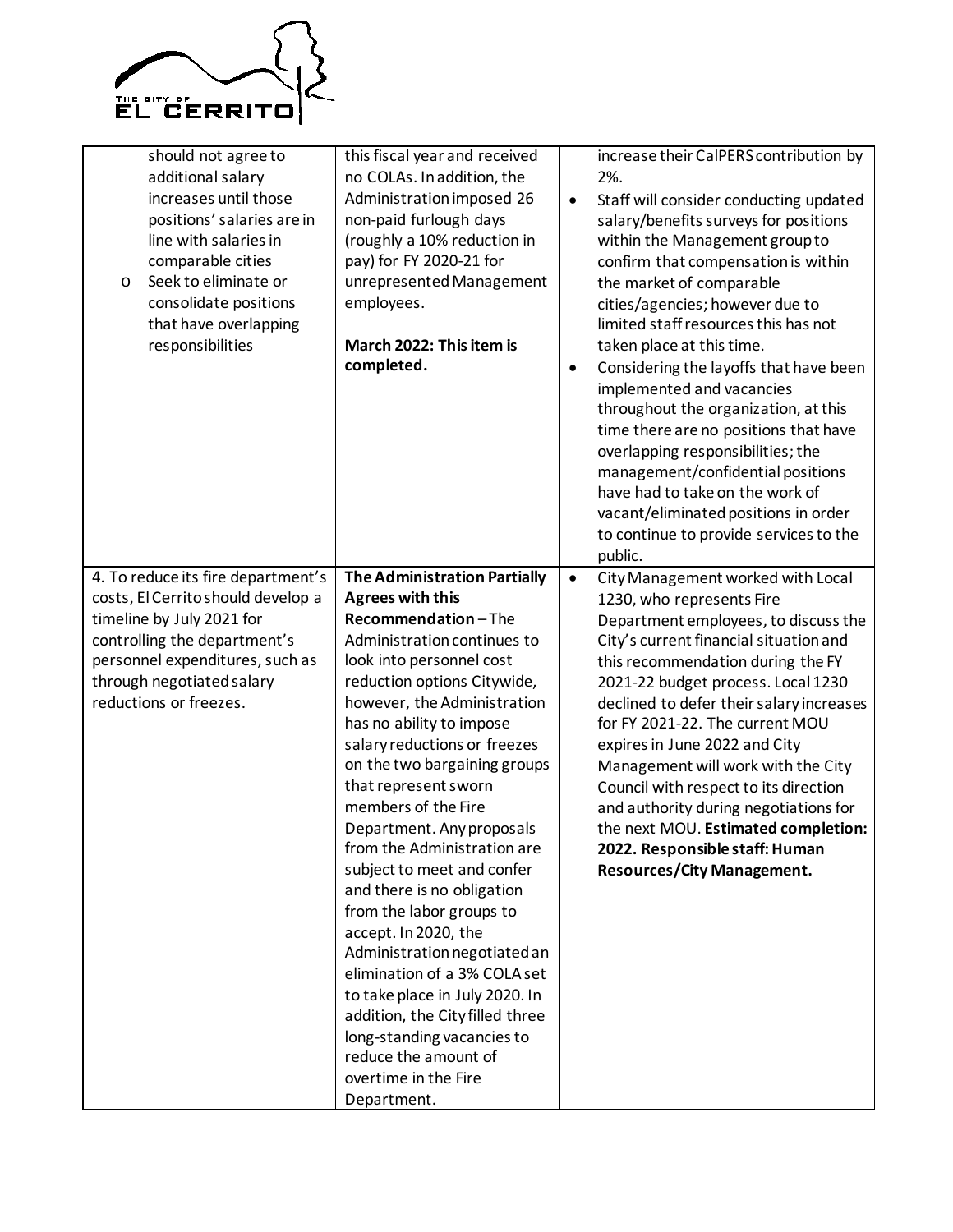

| 5. To reduce its police              | <b>The Administration Partially</b> | $\bullet$ | City Management worked with the El      |
|--------------------------------------|-------------------------------------|-----------|-----------------------------------------|
| department's costs, El Cerrito       | <b>Agrees with this</b>             |           | Cerrito Police Employees Association    |
| should perform the following by      | Recommendation-The                  |           | (PEA), who represents Police            |
| December 2021:                       | Administration continues to         |           | Department employees, to discuss the    |
| Assess the services<br>$\circ$       | look into personnel cost            |           | City's current financial situation and  |
| provided by the police               | reduction options Citywide,         |           | this recommendation during the FY       |
| department to identify               | however, the Administration         |           |                                         |
|                                      |                                     |           | 2021-22 budget process. PEA declined    |
| opportunities to reduce              | has no ability to impose            |           | to defer their salary increases for FY  |
| its staffing levels                  | salary reductions or freezes        |           | 2021-22. The current MOU expires in     |
| Negotiate with its police<br>O       | on the two bargaining groups        |           | June 2024. Estimated completion:        |
| union to increase the                | that represent sworn                |           | unknown. Responsible staff: Human       |
| overtime threshold for               | members of the Police               |           | <b>Resources/City Management.</b>       |
| sworn officers to 86                 | Department. Any proposals           |           |                                         |
| hours over 14 days to 80             | from the Administration             |           |                                         |
| hours over 14 days.                  | (including those regarding          |           |                                         |
|                                      | overtime) are subject to            |           |                                         |
|                                      | meet and confer and there is        |           |                                         |
|                                      | no obligation from the labor        |           |                                         |
|                                      |                                     |           |                                         |
|                                      | groups to accept.                   |           |                                         |
|                                      | In 2020, the Administration         |           |                                         |
|                                      | negotiated an elimination of        |           |                                         |
|                                      | a 3% COLA set to take place         |           |                                         |
|                                      | in January 2020 and another         |           |                                         |
|                                      | 3% COLA set to take place in        |           |                                         |
|                                      | January 2021. In addition, the      |           |                                         |
|                                      | Police Chief has conducted          |           |                                         |
|                                      | several assessments and             |           |                                         |
|                                      | implemented a restructuring         |           |                                         |
|                                      | of the Police Department in         |           |                                         |
|                                      | order to achieve cost savings       |           |                                         |
|                                      | while still maintaining critical    |           |                                         |
|                                      | public safety service within        |           |                                         |
|                                      | the community.                      |           |                                         |
| 6. To identify all available options | The Administration Does Not         |           |                                         |
| to reduce its costs for its fire and | Agree with this                     | $\bullet$ | The City Council discussed this during  |
|                                      |                                     |           | their study session in August 2021 and  |
| police services, El Cerrito should   | Recommendation-The                  |           | did not direct staff to perform such an |
| perform an analysis by December      | Administration would study          |           | analysis at this time. The Council      |
| 2021 to determine whether it         | public safety personnel costs       |           | remains interested in the results of    |
| would be more cost-effective to      | as part of the classification       |           | the classification/compensation study   |
| contract with nearby fire or         | and compensation study              |           | that will be conducted to inform their  |
| police departments for services.     | recommended by the State            |           | discussions on these departments,       |
|                                      | Auditor.                            |           | however the Council is not currently    |
|                                      | Per conversations with the          |           | considering contracting out for public  |
|                                      | State Auditor, the intent of        |           | safety services.                        |
|                                      | this recommendation was for         |           |                                         |
|                                      |                                     |           |                                         |
|                                      | the City to "receive a cost         |           |                                         |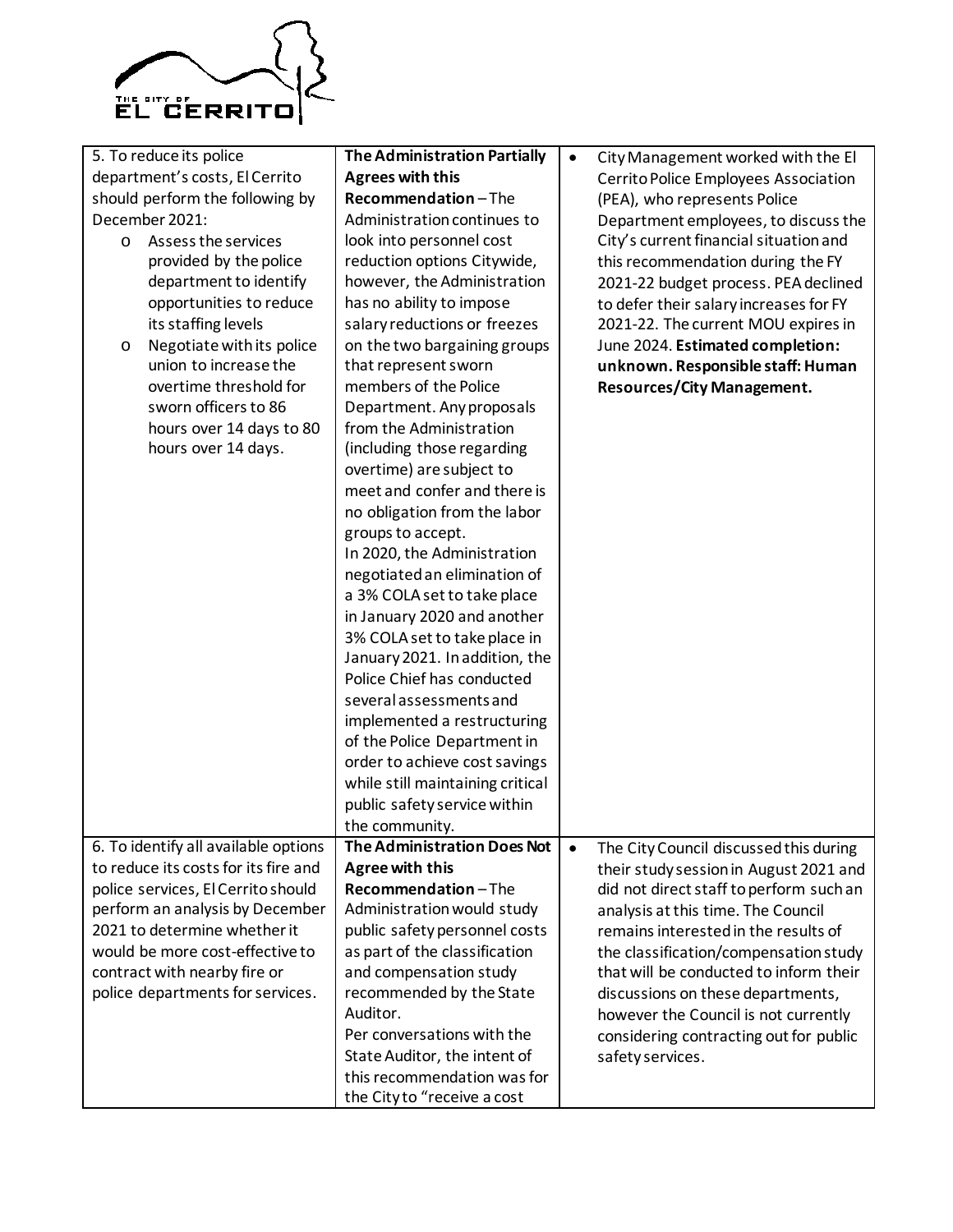

estimate." However, the Administration believes that it is professionally necessary that this analysis of this magnitude must be a comprehensive study completed by an industry expert(s) to extensively evaluate the detailed service delivery impacts in contemplating an outsourcing of both of the City's Public Safety Departments. There would be significant impacts to current sworn employees that would have to be to extensively evaluated. The amount of work necessary plus the costs involved to complete such an analysis is not realistic by December 2021. After the City Council is informed by the classification and compensation study, the City Council can determine if this is an area they would like the Administration to study, and allocate the appropriate resources to complete.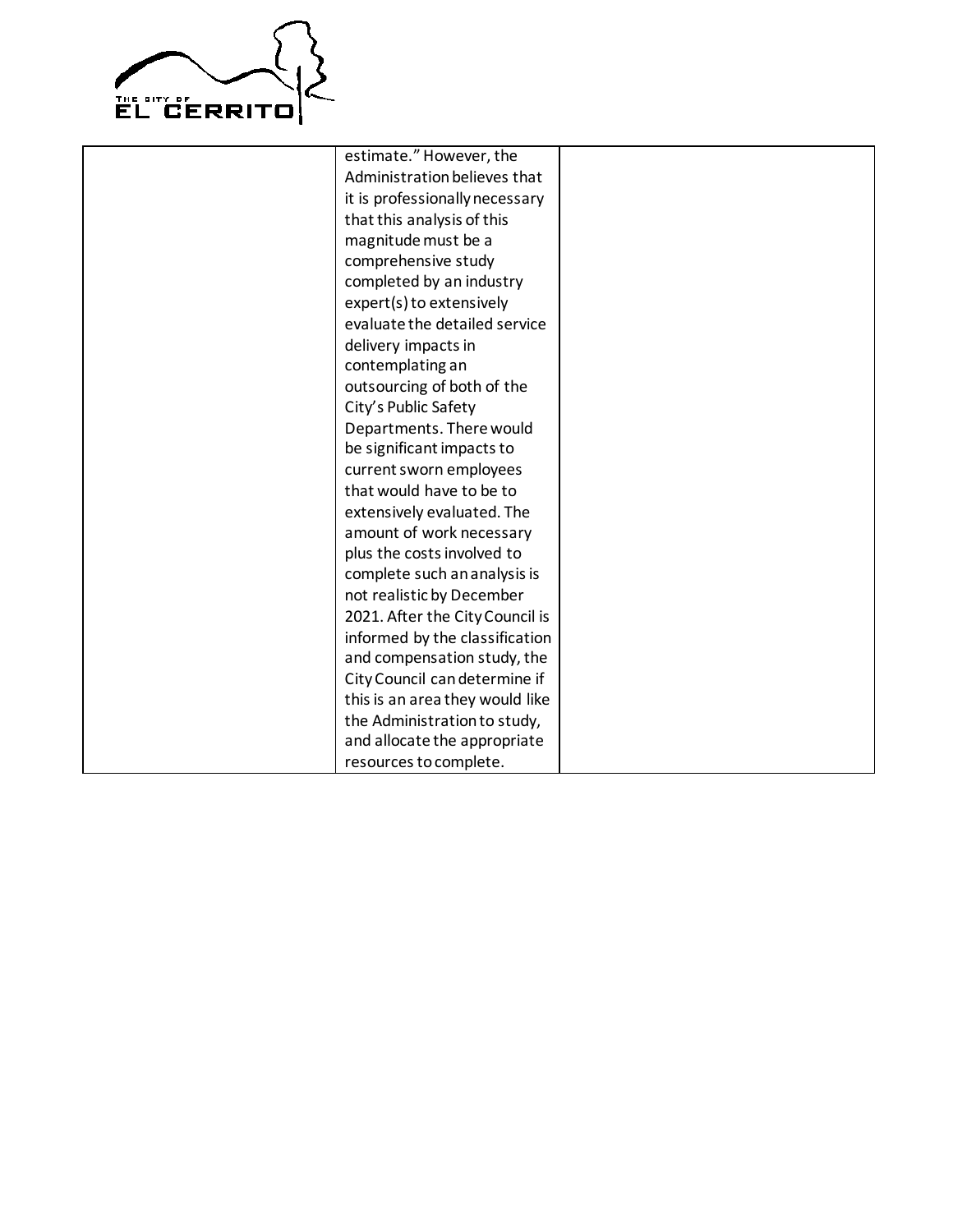

## **High Risk Issue # 5 Increasing Revenues**

Overview: The City continues to explore all opportunities for increasing revenues through various fees within all departments, in addition to the recommendations listed. The Master Fee Schedule for FY 2021-22 is currently being developed for City Council approval in May 2021, where increases will be reviewed and considered. City staff also continuously seeks and utilizes grant opportunities to supplement revenues.

| <b>High Risk Area #5</b>                                                                                                                                                                                                                                                                                                                                                                                                                                                                                                                                                                       | Response                                                                                                                                                                                                                                                                                                                                                                                 | <b>Corrective Action</b>                                                                                                                                                                                                                                                                                                                                                                                                                                                                                                                                                                                                                                                                                                                                                                                                                                                                                                       |  |
|------------------------------------------------------------------------------------------------------------------------------------------------------------------------------------------------------------------------------------------------------------------------------------------------------------------------------------------------------------------------------------------------------------------------------------------------------------------------------------------------------------------------------------------------------------------------------------------------|------------------------------------------------------------------------------------------------------------------------------------------------------------------------------------------------------------------------------------------------------------------------------------------------------------------------------------------------------------------------------------------|--------------------------------------------------------------------------------------------------------------------------------------------------------------------------------------------------------------------------------------------------------------------------------------------------------------------------------------------------------------------------------------------------------------------------------------------------------------------------------------------------------------------------------------------------------------------------------------------------------------------------------------------------------------------------------------------------------------------------------------------------------------------------------------------------------------------------------------------------------------------------------------------------------------------------------|--|
| <b>State Auditor</b>                                                                                                                                                                                                                                                                                                                                                                                                                                                                                                                                                                           |                                                                                                                                                                                                                                                                                                                                                                                          | <b>March 2022</b>                                                                                                                                                                                                                                                                                                                                                                                                                                                                                                                                                                                                                                                                                                                                                                                                                                                                                                              |  |
| <b>Recommendations</b>                                                                                                                                                                                                                                                                                                                                                                                                                                                                                                                                                                         |                                                                                                                                                                                                                                                                                                                                                                                          |                                                                                                                                                                                                                                                                                                                                                                                                                                                                                                                                                                                                                                                                                                                                                                                                                                                                                                                                |  |
| 1. To more fully recover costs<br>at its swim center after the<br>pandemic, the city should<br>perform the following:<br>Conduct an analysis to<br>$\circ$<br>identify the demand<br>for the swim center<br>under normal<br>conditions at different<br>$times - including$<br>holidays, weekends,<br>and when the public<br>has restricted access to<br>neighboring swim<br>centers-and<br>determine whether<br>increasing single-use<br>fees during these hours<br>could better cover the<br>costs of operating the<br>swim center<br>Establish separate<br>$\circ$<br>single-use fees in its | The Administration Agrees with<br>this Recommendation-The<br>Administration plans to conduct<br>an analysis during normal<br>conditions (not during the<br>current pandemic). The<br>Administration has concerns<br>over the potential<br>disproportionate accessibility<br>impacts to minority and low-<br>income communities as a result<br>of further increasing swim<br>center fees. | As of FY 2021-22 Master Fee Schedule,<br>$\bullet$<br>fees were increased on certain<br>categories including drop-in swim;<br>passes do have a resident/non-resident<br>pricing structure.<br>The Master Fee Schedule includes a<br>$\bullet$<br>holiday surcharge for when the swim<br>center is open on a holiday, and on<br>those days only drop-ins are accepted<br>(no passes) that includes the holiday<br>surcharge with both resident and non-<br>resident prices.<br>Staff will conduct an analysis on swim<br>$\bullet$<br>center demand and cost recovery once<br>normal operations resume and a typical<br>season can be conducted. Since the<br>pandemic is ongoing, the date of<br>completion cannot be estimated at this<br>time.<br>Staff will again review current and<br>$\bullet$<br>projected costs for the upcoming FY<br>2022-23 Master Fee Schedule process,<br>so that incremental cost increases will |  |
| master fee schedule for<br>nonresidents at the<br>swim center, in order<br>to increase revenue                                                                                                                                                                                                                                                                                                                                                                                                                                                                                                 |                                                                                                                                                                                                                                                                                                                                                                                          | be considered. Estimated completion:<br>to be determined. Responsible staff:<br><b>Recreation Department.</b>                                                                                                                                                                                                                                                                                                                                                                                                                                                                                                                                                                                                                                                                                                                                                                                                                  |  |
| 2. To more fully recover costs                                                                                                                                                                                                                                                                                                                                                                                                                                                                                                                                                                 | The Administration Agrees with                                                                                                                                                                                                                                                                                                                                                           | Senior services are beginning to be<br>$\bullet$                                                                                                                                                                                                                                                                                                                                                                                                                                                                                                                                                                                                                                                                                                                                                                                                                                                                               |  |
| for its senior services, the city                                                                                                                                                                                                                                                                                                                                                                                                                                                                                                                                                              | this Recommendation-The                                                                                                                                                                                                                                                                                                                                                                  | reinstated and staff has consolidated                                                                                                                                                                                                                                                                                                                                                                                                                                                                                                                                                                                                                                                                                                                                                                                                                                                                                          |  |
| should do the following:                                                                                                                                                                                                                                                                                                                                                                                                                                                                                                                                                                       | Administration plans to conduct                                                                                                                                                                                                                                                                                                                                                          | staffing and services that are now                                                                                                                                                                                                                                                                                                                                                                                                                                                                                                                                                                                                                                                                                                                                                                                                                                                                                             |  |
| By August 2021, assess<br>$\circ$                                                                                                                                                                                                                                                                                                                                                                                                                                                                                                                                                              | an analysis during normal                                                                                                                                                                                                                                                                                                                                                                | offered at the Community Center;                                                                                                                                                                                                                                                                                                                                                                                                                                                                                                                                                                                                                                                                                                                                                                                                                                                                                               |  |
| free and low-fee senior                                                                                                                                                                                                                                                                                                                                                                                                                                                                                                                                                                        | conditions (not during the                                                                                                                                                                                                                                                                                                                                                               | because staffing has been reduced this                                                                                                                                                                                                                                                                                                                                                                                                                                                                                                                                                                                                                                                                                                                                                                                                                                                                                         |  |
| activities and prepare                                                                                                                                                                                                                                                                                                                                                                                                                                                                                                                                                                         | current pandemic) to                                                                                                                                                                                                                                                                                                                                                                     | has in turn has reduced expenses.                                                                                                                                                                                                                                                                                                                                                                                                                                                                                                                                                                                                                                                                                                                                                                                                                                                                                              |  |
| an analysis for the city                                                                                                                                                                                                                                                                                                                                                                                                                                                                                                                                                                       | appropriately understand the                                                                                                                                                                                                                                                                                                                                                             | Currently the classes that are being                                                                                                                                                                                                                                                                                                                                                                                                                                                                                                                                                                                                                                                                                                                                                                                                                                                                                           |  |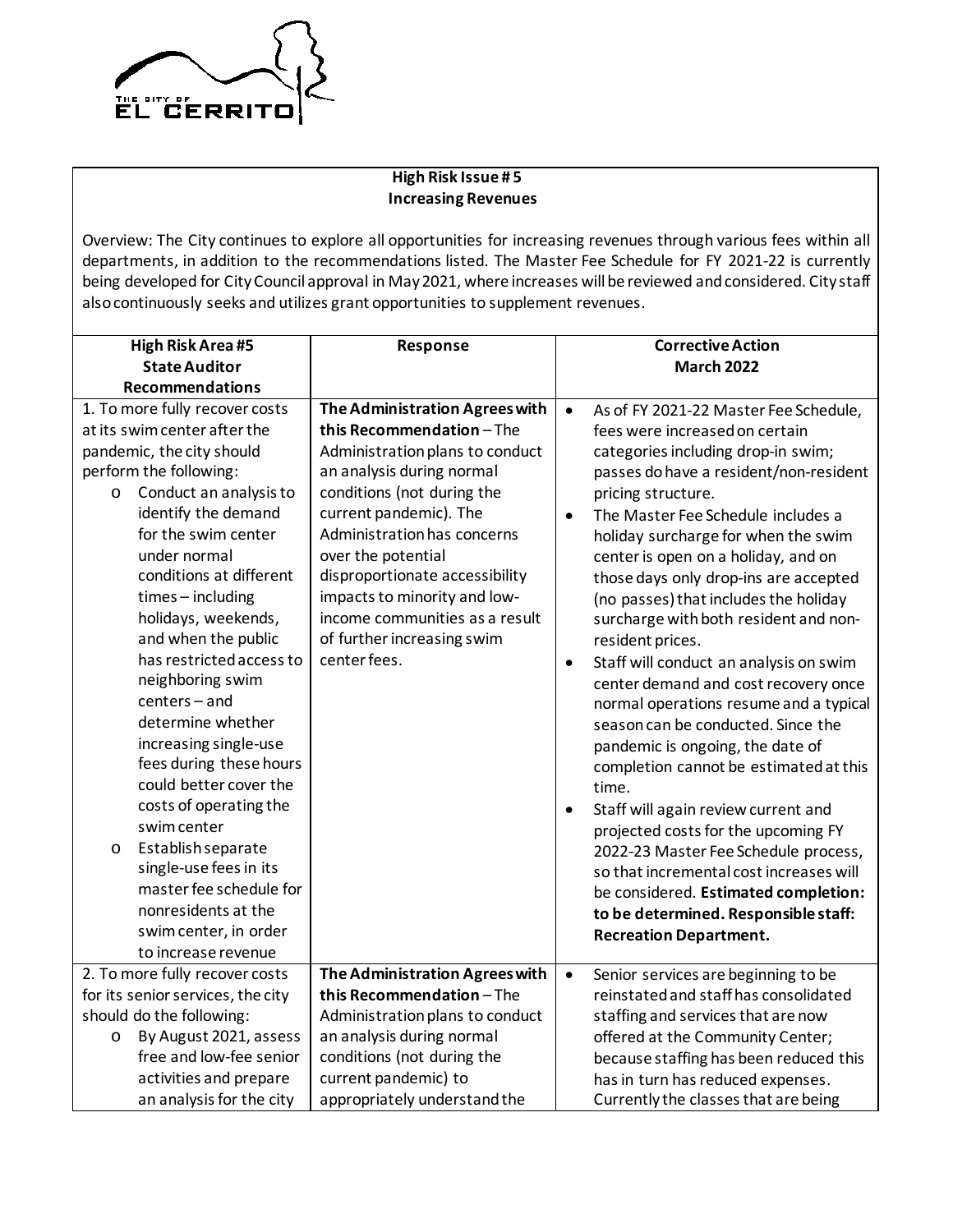

| council that includes a<br>plan for recovering the<br>full cost of these<br>activities<br>Continue to seek<br>$\circ$<br>opportunities to<br>sublease its modular<br>buildings and move<br>senior activities to the<br>city-owned community<br>center or clubhouses                                                                                                                  | current demand for service.<br>Senior Services have been<br>closed for the past year and will<br>not likely be reopened before<br>August. The Administration has<br>racial equity concerns that<br>increasing fees for Senior<br>Services could have serious<br>implications for the City's most<br>vulnerable residents, most of<br>whom are on fixed incomes.<br>The Administration also agrees<br>with the State Auditor's<br>recommendation regarding<br>subleasing its costly modular<br>buildings and moving senior<br>activities to city-owned spaces. | $\bullet$<br>$\bullet$<br>٠ | offered in this division are at the<br>department's normal cost recovery<br>share structure and not at the free or<br>low-fee level.<br>Staff will conduct an analysis on<br>demand for senior services once<br>normal operations resume and a typical<br>operation can be conducted. Since the<br>pandemic is ongoing, the date of<br>completion cannot be estimated at this<br>time.<br>Staff will again review current and<br>projected costs for the upcoming FY<br>2022-23 Master Fee Schedule process,<br>so that incremental cost increases will<br>be considered. Estimated completion:<br>to be determined. Responsible staff:<br><b>Recreation Department.</b><br>Staff is currently in negotiations with<br>the Kensington Police Protection and<br><b>Community Services District for</b><br>subleasing one of the modular<br>buildings for the District's temporary<br>use, which will offset part of the City's<br>monthly charges. Details including<br>costs and length of use are still being<br>discussed at this time. If successful, the<br>likely timing that the District would<br>begin using the space and offsetting<br>City costs would be Summer 2022.<br>Estimated completion: FY 2022-23.<br><b>Responsible staff: Recreation</b><br><b>Department/City Management.</b> |
|--------------------------------------------------------------------------------------------------------------------------------------------------------------------------------------------------------------------------------------------------------------------------------------------------------------------------------------------------------------------------------------|---------------------------------------------------------------------------------------------------------------------------------------------------------------------------------------------------------------------------------------------------------------------------------------------------------------------------------------------------------------------------------------------------------------------------------------------------------------------------------------------------------------------------------------------------------------|-----------------------------|------------------------------------------------------------------------------------------------------------------------------------------------------------------------------------------------------------------------------------------------------------------------------------------------------------------------------------------------------------------------------------------------------------------------------------------------------------------------------------------------------------------------------------------------------------------------------------------------------------------------------------------------------------------------------------------------------------------------------------------------------------------------------------------------------------------------------------------------------------------------------------------------------------------------------------------------------------------------------------------------------------------------------------------------------------------------------------------------------------------------------------------------------------------------------------------------------------------------------------------------------------------------------------------------------|
| 3. To more fully recover the<br>costs of the emergency medical<br>services it provides, El Cerrito<br>should conduct an analysis by<br>July 2021 to identify the cost to<br>the city of providing such<br>services. Using this analysis, El<br>Cerrito should consider the<br>following:<br>Determine whether it<br>O<br>can renegotiate its<br>contract with Contra<br>Costa County | The Administration Agrees with<br>this Recommendation-The<br>Administration has completed a<br>preliminary investigation on this<br>issue and will provide this<br>information in written form to<br>the City Council. The City can<br>conduct a more robust and<br>finalized analysis if directed by<br>the City Council.<br>Regarding additional revenue<br>opportunities, the<br>Administration is currently                                                                                                                                               | $\bullet$                   | Staff has conducted preliminary<br>research regarding increasing<br>emergency fees and will provide<br>information to the City Council in April,<br>and upon direction will initiate further<br>analysis. This item has been delayed<br>due to staffing challenges resulting<br>from vacant Battalion Chief positions<br>that have just recently been filled.<br><b>Estimated completion: July 2022.</b><br><b>Responsible staff: Fire</b><br><b>Department/City Management.</b>                                                                                                                                                                                                                                                                                                                                                                                                                                                                                                                                                                                                                                                                                                                                                                                                                     |